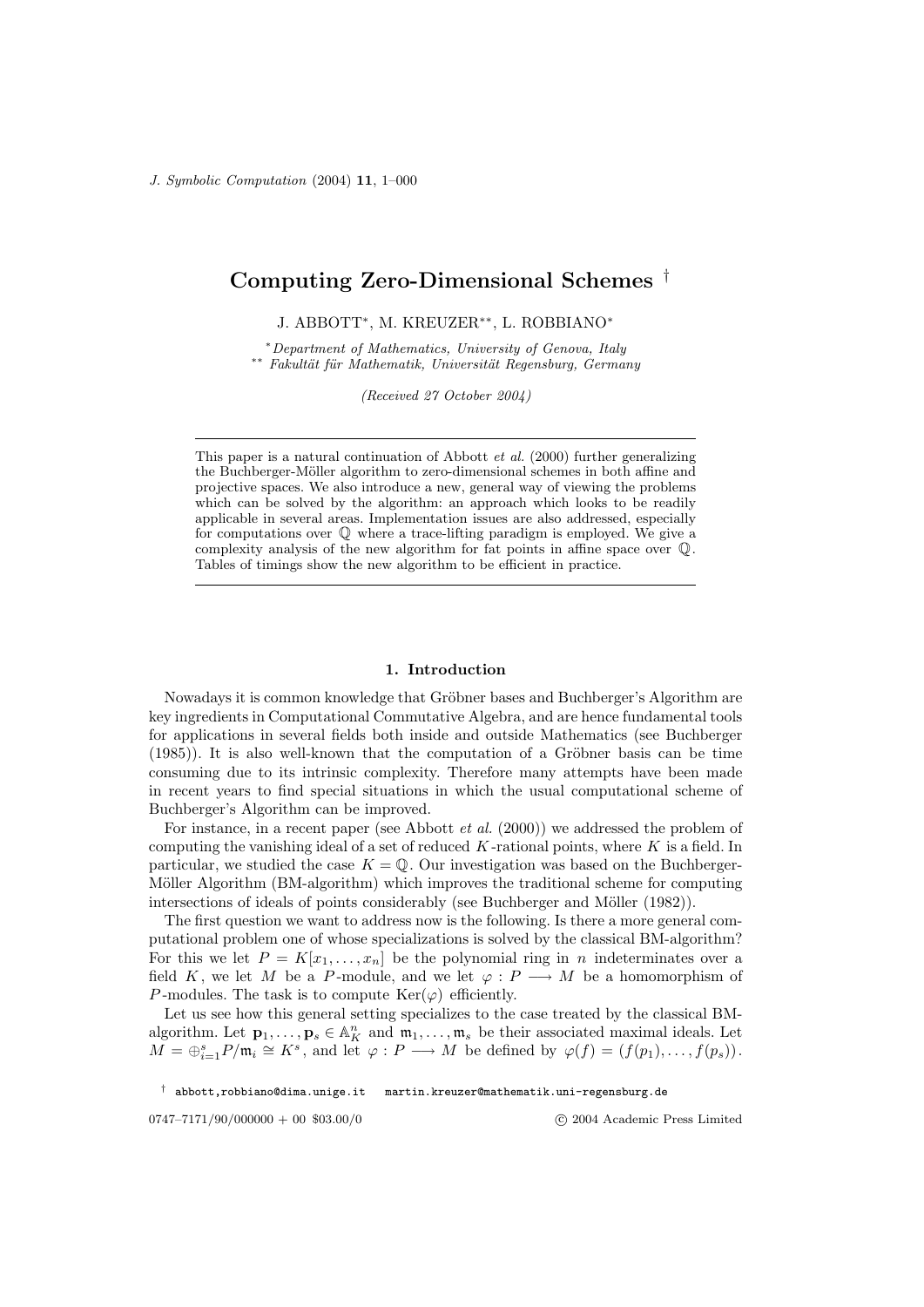Then the problem of computing  $\text{Ker}(\varphi)$  is exactly the problem of computing  $\bigcap_{i=1}^s \mathfrak{m}_i$ , and indeed a good solution is the BM-algorithm.

A more general instance of the above computational problem is the computation of the vanishing ideal of a zero-dimensional scheme. Let  $m_1, \ldots, m_s$  be maximal ideals in P, and for each i let  $\mathfrak{q}_i$  be an  $\mathfrak{m}_i$ -primary ideal. Then  $I = \mathfrak{q}_1 \cap \cdots \cap \mathfrak{q}_s$  is the vanishing ideal of some zero-dimensional subscheme  $\mathbb{X} \subseteq \mathbb{A}_{K}^{n}$ . It is also the kernel of the canonical P-linear map  $\pi: P \longrightarrow \bigoplus_{i=1}^s P/\mathfrak{q}_i$ . In this case the methods based on Buchberger's Algorithm tend to be rather inefficient in practice and faster methods are needed.

If the ideals  $\mathfrak{q}_1, \ldots, \mathfrak{q}_s$  are described by the vanishing of certain "dual functionals", a suitable adaptation of the BM-algorithm was given in Marinari et al. (1993). But to find those functionals from systems of generators of  $q_1, \ldots, q_s$  does not seem easy, especially if K has finite characteristic. A more direct approach was suggested in Lakshman  $(1991)$ , but the cost of computing local normal form vectors and the problem of the growth of coefficients in the case  $K = \mathbb{Q}$  were ignored. The related problem of computing minimal generators has been studied in Cioffi (1998) and Cioffi and Orecchia (2001).

To get a better grip on this situation, and in order to put it in a suitable general framework, we start in Section 2 by studying K-linear, surjective maps  $\varphi: P \longrightarrow K^{\mu}$ , where  $\mu \geq 1$ ; this was partly inspired by some ideas given in Mourrain (1999), and is further extended in Robbiano (2001). We show that  $\text{Ker}(\varphi)$  is a zero-dimensional ideal in P if and only if  $\varphi$  maps a polynomial to its normal form vector with respect to a tuple of polynomials whose residue classes are a K-vector space basis of  $P/\mathrm{Ker}(\varphi)$ . The important case is when  $\varphi$  is explicitly computable. For instance, if  $P/Ker(\varphi)$  is generated by the residue classes of the terms in the complement of some leading term ideal and if  $\varphi$  is constructed using the normal form map, it is explicitly computable. But we shall also see that there are cases where  $\varphi$  is explicitly computable, but not of this type. The "change of basis" between two such maps having the same kernel is achieved by a generalization of the well-known FGLM-algorithm.

Then we present our first generalization of the BM-algorithm in Section 3. It computes the vanishing ideal of a zero-dimensional scheme  $\mathbb{X} \subseteq \mathbb{A}^n$  as above. The zero-dimensional ideals whose intersection we want to compute are represented by normal form vector maps. To compute the local normal form vectors more efficiently, we show how to use a method similar to the one introduced in Faugère *et al.* (1989): the ideals  $I_k$  are represented by the image of 1 in the basis of  $P/I_k \cong K^{\mu_k}$  and by the matrices representing the multiplications by  $x_1, \ldots, x_n$  in this basis. Then we exploit the fact that the algorithm operates only on terms of the form  $t = x_j t'$  for which the local normal forms of  $t'$  are already known.

As in Abbott et al. (2000), we are also able to extend the method to the computation of the vanishing ideal of a zero-dimensional scheme  $\mathbb{X} \subseteq \mathbb{P}_{K}^{n}$ . Here we have to intersect one-dimensional homogeneous saturated ideals in  $K[x_0, \ldots, x_n]$ . By proceeding degree by degree, we can reduce the problem to computations involving finite dimensional vector spaces. The problem is then to find a good stopping criterion which says that the result is complete after we have reached a certain degree. For the case of zero-dimensional subschemes of  $\mathbb{P}^n$ , we give two stopping criteria and the projective version of the BMalgorithm in Section 4.

As mentioned above, if we consider the problem of computing the vanishing ideal of  $\mathbb{X} \subset \mathbb{A}^n$  over the base field  $K = \mathbb{Q}$ , we run into the additional problem of coefficient growth. This problem is addressed in Section 5, where we present a version of the general BM-algorithm using an approach a bit like the method of Gröbner traces. The brunt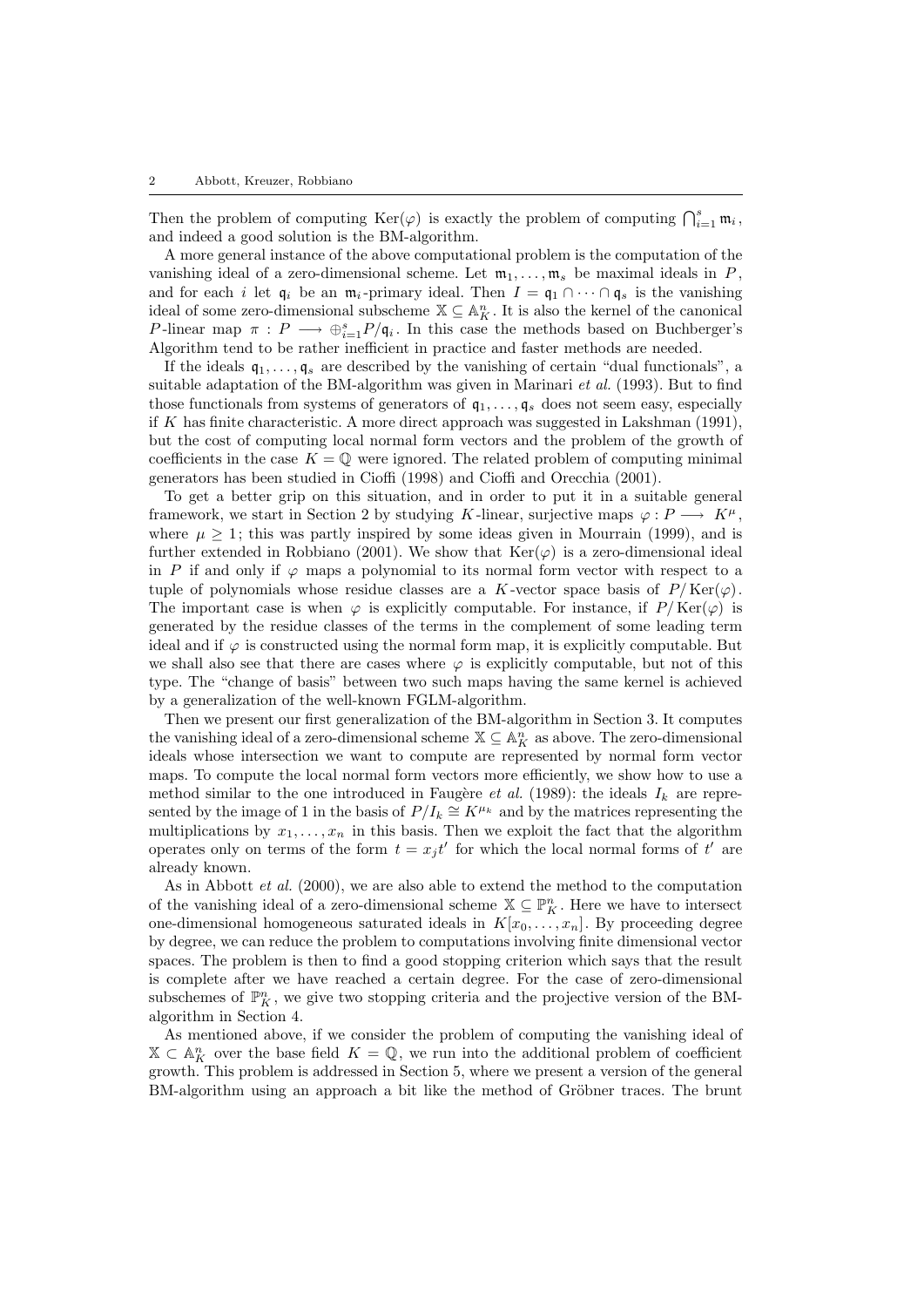of the computation becomes the solving of some linear systems over Q, a well-studied problem for which efficient algorithms already exist.

One case which is particularly important for applications in Algebraic Geometry is the case of schemes containing fat points: a fat point is a point in  $\text{Supp}(\mathbb{X})$  whose local ideal is a power of the associated maximal ideal. We examine this situation in Section 6. We exhibit particularly efficient normal form vector maps for this case, and proceed to analyse the complexity of the algorithm of Section 5 assuming use of these maps. We find that for simple points the new algorithm matches the complexity of the less general modular algorithm given in Abbott et al. (2000).

Although we are not going to address them directly in this paper, we mention that for the general computational problem described above there are other cases where suitable generalizations of the BM-algorithm appear feasible. For instance, if we view  $M = P'$  $K[y_1, \ldots, y_m]$  as a P-module via a K-algebra homomorphism  $\varphi$  given by  $\varphi(x_i)$  =  $f_i(y_1,\ldots,y_m)$  for  $i=1,\ldots,n$ , then the general task specializes to the implicitization problem. Again it is known that the general implicitization problem is hard, but there are special cases which can be treated more directly. For instance in the case of toric ideals, an ad hoc approach was used in Bigatti et al.  $(1999)$  to tame the intrinsic difficulties of elimination theory.

All algorithms described in this paper are implemented in the system CoCoA which is available from http://cocoa.dima.unige.it (see Capani et al. (1998)). Some experimental data based on our implementations are reported in Section 7.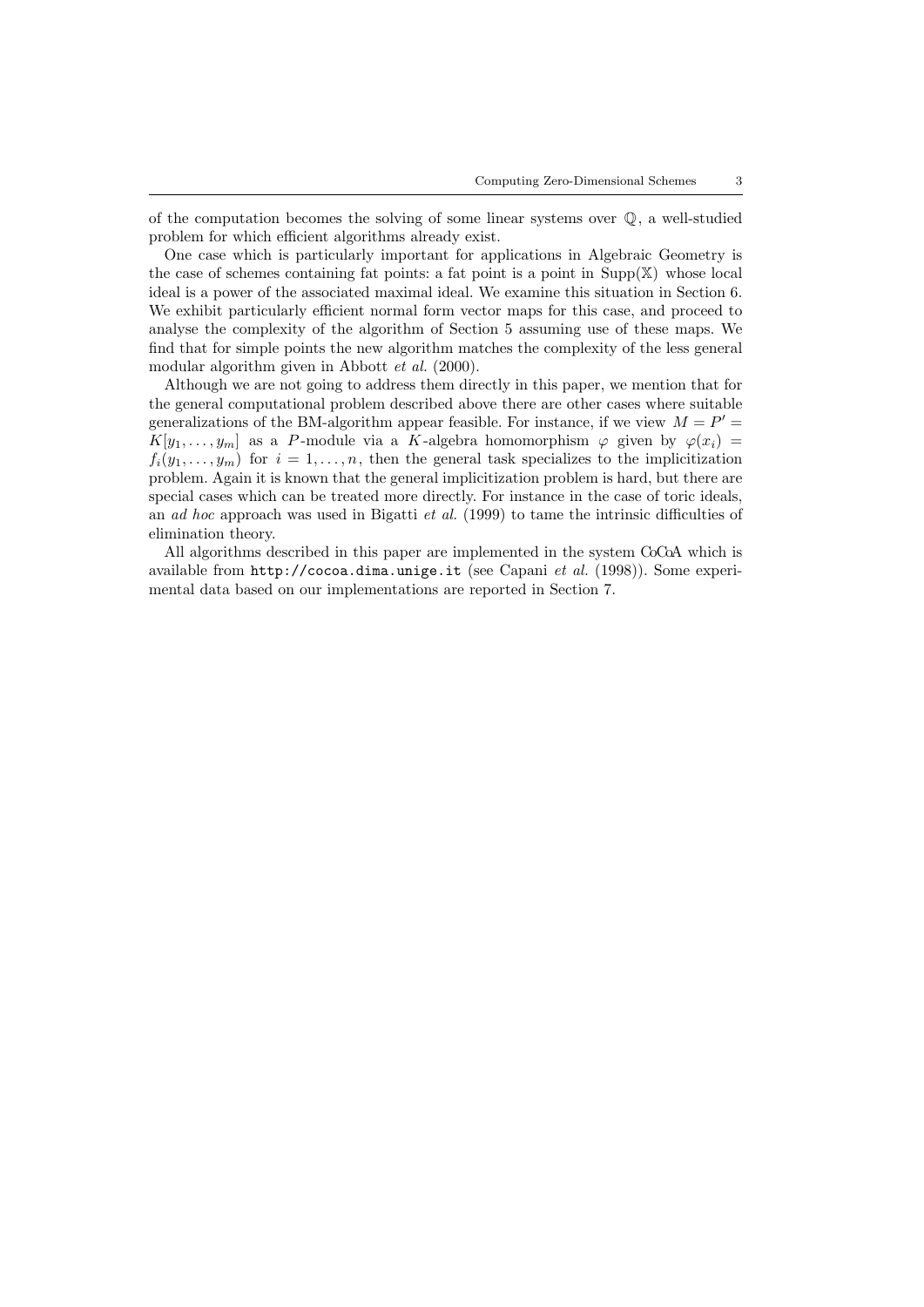#### 2. Theoretical Preliminaries

In this section we describe some material which forms the theoretical background of our algorithms. For an extended presentation of this material we refer to Robbiano (2001). Throughout we assume that  $P = K[x_1, \ldots, x_n]$  is a polynomial ring over a field K and that  $\mathbb{T}^n$  is the monoid of terms (power products) of P. At various points it will be handy to refer to a basis for  $K^{\mu}$ , so let  $e_1, \ldots, e_{\mu}$  be one with the convention that  $(a_1, \ldots, a_\mu) \in K^\mu$  refers to the vector  $\sum_i a_i e_i$ .

EXAMPLE 2.1. Let  $I \subset P$  be a zero-dimensional ideal, let  $\mu = \dim_K(P/I)$ , let  $\sigma$  be a term ordering on  $\mathbb{T}^n$ , and let  $\mathcal{O}_{\sigma} = (t_1, \ldots, t_{\mu})$  be a tuple whose components are precisely the terms in  $\mathbb{T}^n$  which are not contained in the leading term ideal  $LT_{\sigma}(I)$ . By the Macaulay Basis Theorem (see for instance Kreuzer and Robbiano (2000), Thm. I.5.7), the tuple  $(\bar{t}_1,\ldots,\bar{t}_{\mu})$  of the residue classes of the elements of  $\mathcal{O}_{\sigma}$  is a K-basis of  $P/I$ .

Let G be a  $\sigma$ -Gröbner basis of I. For every polynomial  $f \in P$ , the Division Algorithm with respect to G yields its normal form  $\overline{\text{NF}}_{\sigma,I}(f) = \sum_{i=1}^{\mu} a_i t_i$ , where  $a_1, \ldots, a_{\mu} \in K$ . The canonical surjective map  $\pi: P \longrightarrow P/I$  satisfies  $\pi(f) = \sum_{i=1}^{\mu} a_i \overline{t}_i$ . Our choice of basis for  $P/I$  also fixes a canonical isomorphism  $P/I \longrightarrow K^{\mu}$ , and combining this with  $\pi$  we obtain a K-linear, surjective map NFV $\mathcal{O}_{\sigma}: P \longrightarrow K^{\mu}$  sending  $f \mapsto (a_1, \ldots, a_{\mu})$ and whose kernel is precisely the ideal  $I$ .

EXAMPLE 2.2. Let  $\{(0,0), (0,-1), (1,0), (1,1), (-1,1)\}\subset \mathbb{A}_2(\mathbb{Q})$ , let  $I\subset P=\mathbb{Q}[x,y]$ be the vanishing ideal of this set of points, and let  $\mathcal{O} = (1, x, y, x^2, y^2)$ . Since the evaluation matrix of those terms at the given points has determinant −4, we conclude that the tuple  $(\overline{1}, \overline{x}, \overline{y}, \overline{x}^2, \overline{y}^2)$  is a Q-basis of  $P/I$ . Therefore, as before, there is a K-linear, surjective map NFV<sub> $\mathcal{O}: P \longrightarrow K^5$  which sends every polynomial f to the</sub> uniquely defined tuple  $(a_1, a_2, a_3, a_4, a_5)$  such that the residue class of f in  $P/I$  is  $a_1 + a_2 \overline{x} + a_3 \overline{y} + a_4 \overline{x}^2 + a_5 \overline{y}^2$ .

But the map NFV $\circ$  is not induced by a map of the form NF $_{\sigma,I}$ , since the components of O do not form a set  $\mathbb{T}^2 \setminus \mathrm{LT}_{\sigma}(I)$  for some term ordering  $\sigma$ . To prove this, consider the polynomial  $f = x^2 + xy - x - \frac{1}{2}y^2 - \frac{1}{2}y$ . It is in I, since it vanishes at the five points. For any term ordering  $\sigma$ , we have  $x^2 >_\sigma x$  and  $y^2 >_\sigma y$ . If  $x >_\sigma y$ , then  $x^2 >_\sigma xy >_\sigma y^2$ . And if  $y >_{\sigma} x$ , then  $y^2 >_{\sigma} xy >_{\sigma} x^2$ . This means that there are only two possibilities for the leading term of f: either it is  $x^2$  or  $y^2$ . In either case we have that  $LT_{\sigma}(f)$  is both a component of  $\mathcal{O}$ , and an element of  $LT_{\sigma}(I)$ .

For instance, examples of this second type, which do not come from Gröbner bases, arise in the study of Design of Experiments — see Caboara and Robbiano (2001). As has already been noted by Stetter, and more recently recalled in Mourrain (1999), such non-Gröbner examples are also important for symbolic-numeric solving. These situations motivate the following definition.

DEFINITION 2.3. Let I be a zero-dimensional ideal in P, let  $\pi : P \longrightarrow P/I$  be the canonical map, let  $\mu = \dim_K(P/I)$ , and let  $\mathcal{O} = (t_1, \ldots, t_\mu)$  be a tuple of polynomials such that  $\overline{\mathcal{O}} = (\overline{t}_1, \ldots, \overline{t}_\mu)$  is a basis of  $P/I$  as a K-vector space. The vector  $(a_1, \ldots, a_\mu) \in K^\mu$ such that  $\pi(f) = a_1\bar{t}_1 + \cdots + a_\mu\bar{t}_\mu$  is called the **normal form vector** of f with respect to  $\mathcal O$  and is denoted by NFV<sub> $\mathcal O(f)$ </sub>. The corresponding map NFV<sub> $\mathcal O: P \longrightarrow K^\mu$  is called</sub>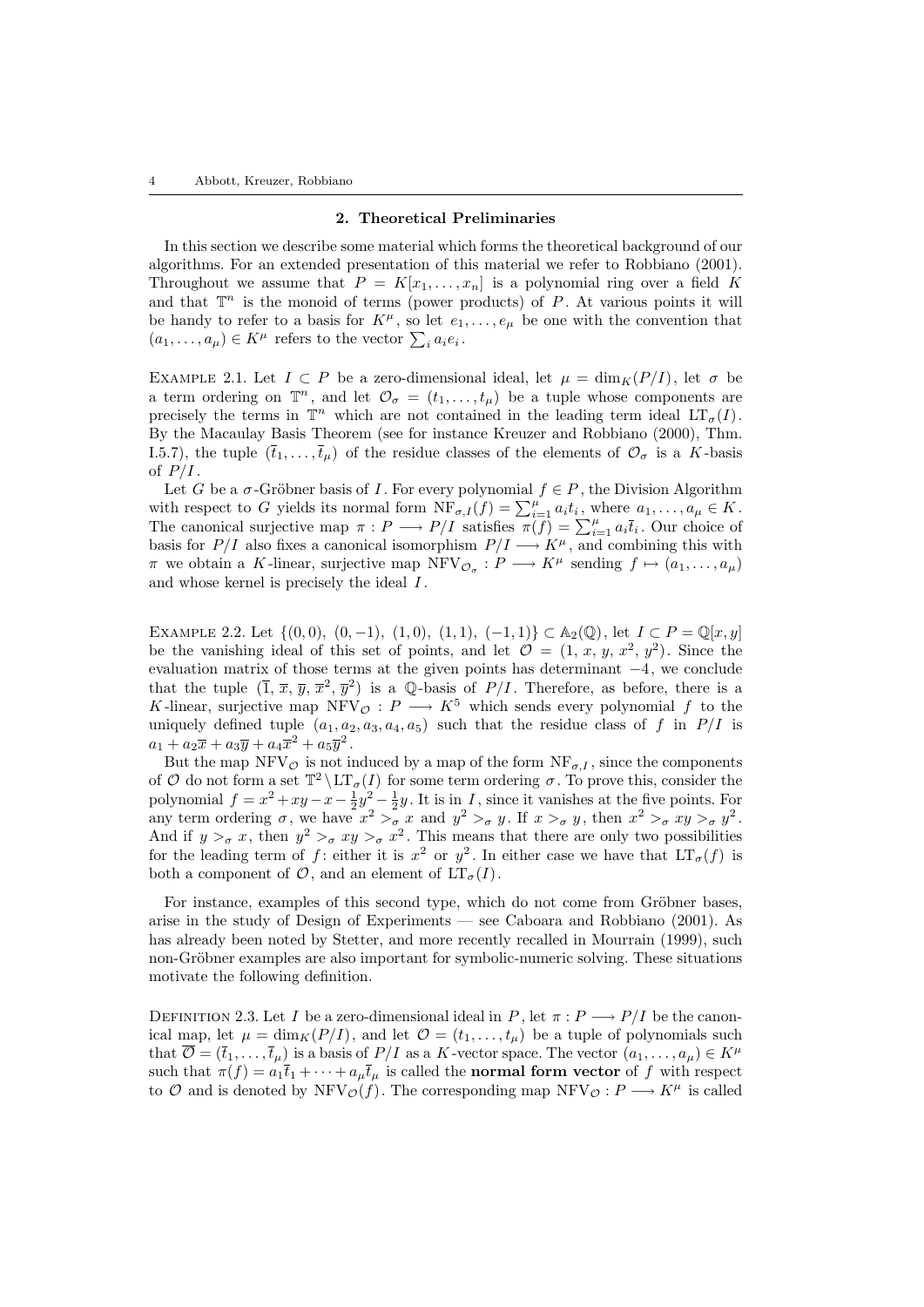the normal form vector map with respect to  $\mathcal{O}$ . To ease notation the dependence of  $NFV_{\mathcal{O}}$  on the ideal I is not written out.

Clearly for actual computations we shall need explicit normal form vector maps, i.e. ones given by concrete algorithms. The next step is to characterize zero-dimensional ideals via normal form vector maps.

PROPOSITION 2.4. Let  $\mu \geq 1$ , and let  $\varphi : P \longrightarrow K^{\mu}$  be a K-linear, surjective map. The following conditions are equivalent.

- a) The kernel of  $\varphi$  is a zero-dimensional ideal in P.
- b) The map  $\varphi$  is a normal form vector map, i.e.  $\varphi = \text{NFV}_\mathcal{O}$  for some choice of I and O.
- c) The map  $\varphi$  is the composition of a normal form vector map NFV $\varphi_{\sigma}$ , where  $\mathcal{O}_{\sigma}$  is the complement of some leading term ideal, with a linear base change  $K^{\mu} \longrightarrow K^{\mu}$ .

PROOF. First we show that  $a) \Rightarrow b$ . For every  $i = 1, ..., \mu$  we select a polynomial  $t_i \in P$ such that  $\varphi(t_i) = e_i \in K^{\mu}$ . Hence we define a K-linear map  $\psi : K^{\mu} \longrightarrow P$  such that  $\varphi \circ \psi$  is the identity on  $K^{\mu}$ . Let us write I for the zero-dimensional ideal Ker( $\varphi$ ). Since  $P = I \oplus \psi(K^{\mu})$ , every polynomial f can be uniquely represented as  $f = g + \sum_{i=1}^{\mu} a_i t_i$ , where  $g \in I$  and  $a_1, \ldots, a_\mu \in K$ . Thus we get  $\varphi(f) = \varphi(g) + \sum_{i=1}^\mu a_i \varphi(t_i) = \sum_{i=1}^{\mu-1} a_i e_i$ , and therefore  $\varphi = \text{NFV}_{\mathcal{O}}$  for  $\mathcal{O} = (t_1, \ldots, t_u)$ .

Now we prove that  $b) \Rightarrow c$ . Assume there exist an ideal I and a tuple  $\mathcal{O} = (t_1, \ldots, t_u)$ of polynomials for which  $\overline{\mathcal{O}} = (\overline{t}_1, \ldots, \overline{t}_\mu)$  is a basis of  $P/I$  as a K-vector space. Let  $\sigma$  be a term ordering on  $\mathbb{T}^n$ , and let  $\mathcal{O}_{\sigma} = (\tau_1, \ldots, \tau_{\mu})$  be a tuple whose components are the terms in  $\mathbb{T}^n \setminus \overline{\mathrm{LT}}_{\sigma}(I)$ . As already pointed out in Example 2.1, the tuple  $\overline{\mathcal{O}}_{\sigma}$  of the residue classes  $(\overline{\tau}_1,\ldots,\overline{\tau}_\mu)$  of the elements of  $\mathcal{O}_{\sigma}$  is a K-basis of  $P/I$ . Therefore  $\overline{\mathcal{O}} = \overline{\mathcal{O}}_{\sigma} \cdot M$ for some invertible matrix M. Hence by their definitions  $\text{NFV}_{\mathcal{O}}(f) = M \cdot \text{NFV}_{\mathcal{O}_{\sigma}}(f)$  for every  $f \in P$ ; that is  $\varphi$  is the composition of NFV<sub> $\mathcal{O}_{\sigma}$ </sub> with the change of basis given by the matrix M .

Now we prove that  $c \Rightarrow a$ . Assume c). Clearly the kernel of the composition is the kernel of  $\text{NFV}_{\mathcal{O}_{\sigma}}$ . This latter is precisely the ideal implicit in the normal form vector map, which is a zero-dimensional ideal.  $\Box$ 

This proposition allows us to represent a zero-dimensional ideal in our later algorithms by a normal form vector map. Given two normal form vector maps corresponding to the same zero-dimensional ideal, we can change from one to the other as follows.

REMARK 2.5. Let  $I \subset P$  be a zero-dimensional ideal, and let  $\mathcal{O} = (t_1, \ldots, t_\mu)$  be a tuple of polynomials whose residue classes form a basis of  $P/I$  as a K-vector space.

- a) Given an explicit NFV<sub> $\mathcal{O}_\sigma$ </sub>, if we have a tuple  $\mathcal{O}_\sigma = \mathbb{T}^n \setminus \mathrm{LT}_{\sigma}(I)$  for some term ordering  $\sigma$ , we can calculate NFV<sub> $\mathcal{O}(t)$ </sub> for all components t of  $\mathcal{O}_{\sigma}$ , and we obtain the matrix M in the proof of Proposition 2.4. Thus we can compute  $NFV_{\mathcal{O}_{\sigma}}(f)$ for all  $f \in P$  without having to find a  $\sigma$ -Gröbner basis of I.
- b) Given an explicit NFV<sub> $\varphi$ </sub> and a term ordering  $\sigma$ , but no corresponding tuple  $\mathcal{O}_{\sigma}$ , we can still find such a tuple without resorting to Buchberger's Algorithm. Namely, we can apply the Algorithm GBM of Theorem 3.1 in the case  $s = 1$ . We get a Change of Base Algorithm which generalizes the standard FGLM-algorithm (see Faugère et al.  $(1989)$ , Section 3), because it does not require a Gröbner basis as input.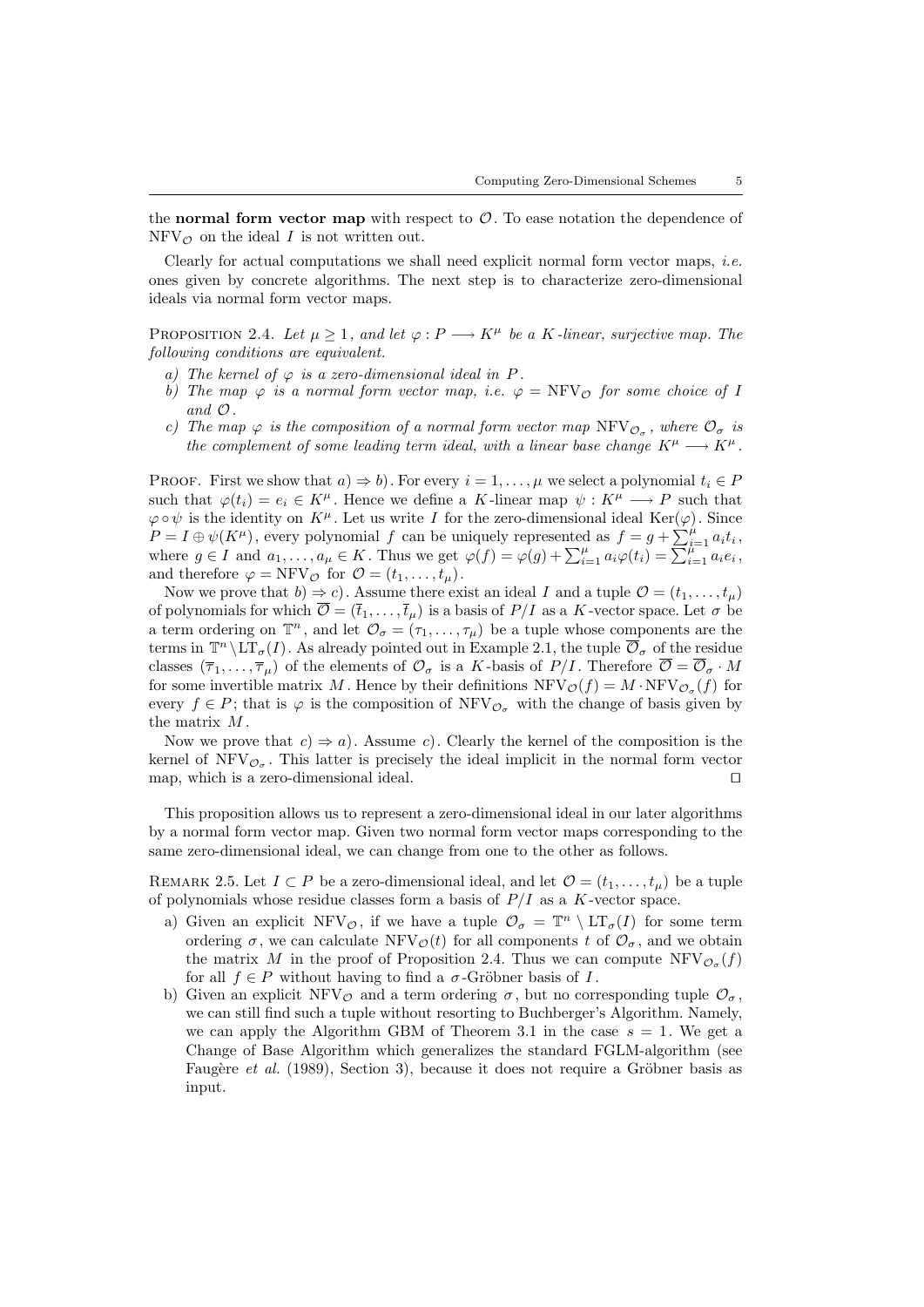We conclude with two results we shall need in the next section where we show how to represent a zero-dimensional ideal using commuting matrices. These results are inspired by Mourrain (1999).

PROPOSITION 2.6. Let  $\mu \geq 1$ , let  $\varphi : P \longrightarrow K^{\mu}$  be a K-linear, surjective map whose kernel is a zero-dimensional ideal I in P, and let  $w = \varphi(1)$ . Then there exist uniquely defined, pairwise commuting matrices  $M_1, \ldots, M_n$  in  $\text{Mat}_{\mu}(K)$  such that

- a)  $\varphi(x_i f) = M_i \cdot \varphi(f)$  for all  $f \in P$  and all  $i = 1, ..., n$ .
- b)  $\varphi(f) = f(M_1, \ldots, M_n) \cdot \mathbf{w}$  for all  $f \in P$ .

PROOF. We explain how to construct the matrices  $M_i$ ; the rest of the proof is simple algebra. Let  $g_1, \ldots, g_\mu$  be polynomials such that  $\varphi(g_k) = e_k \in K^\mu$  for  $k = 1, \ldots, \mu$ . We define  $M_i$  to be the matrix whose columns are the vectors  $\varphi(x_i g_1), \ldots, \varphi(x_i g_\mu)$ .  $\Box$ 

DEFINITION 2.7. The pairwise commuting matrices  $M_1, \ldots, M_n$  described in the above proposition are called the **multiplication matrices** of  $\varphi$ .

Here is a sort of converse to Proposition 2.6

PROPOSITION 2.8. Let  $\mu \geq 1$ , let  $\mathbf{w} \in K^{\mu}$  be a non-zero vector, and let  $M_1, \ldots, M_n$  be pairwise commuting matrices in  $\text{Mat}_{\mu}(K)$ .

- a) There exists a unique map  $\varphi : P \longrightarrow K^{\mu}$  with the following properties:
	- $a_1) \varphi(1) = \mathbf{w},$
	- $a_2)$   $\varphi$  is K-linear,
	- $a_3)$   $\varphi(x_i f) = M_i \varphi(f)$  for all  $f \in P$  and each  $i = 1, \ldots, n$ .
- b) We have  $\varphi(f) = f(M_1, \ldots, M_n) \cdot \mathbf{w}$  for all  $f \in P$ .
- c) The kernel of  $\varphi$  is a zero-dimensional ideal.

PROOF. The first part of the proof is straightforward algebra with the observation that the commutativity of the matrices  $M_i$  is necessary for  $\varphi$  to be well-defined.

To show that  $\text{Ker}(\varphi)$  is an zero-dimensional ideal, let  $f \in \text{Ker}(\varphi)$ . For any  $x_i$  we have  $\varphi(x_i f) = M_i \varphi(f) = 0$ . By induction and the K-linearity of  $\varphi$ , we deduce that  $gf \in \text{Ker}(\varphi)$  for any  $g \in P$ . Now it is clear that  $\text{Ker}(\varphi)$  is an ideal; it is zero-dimensional because  $P/I$  is a finite-dimensional K-vector space.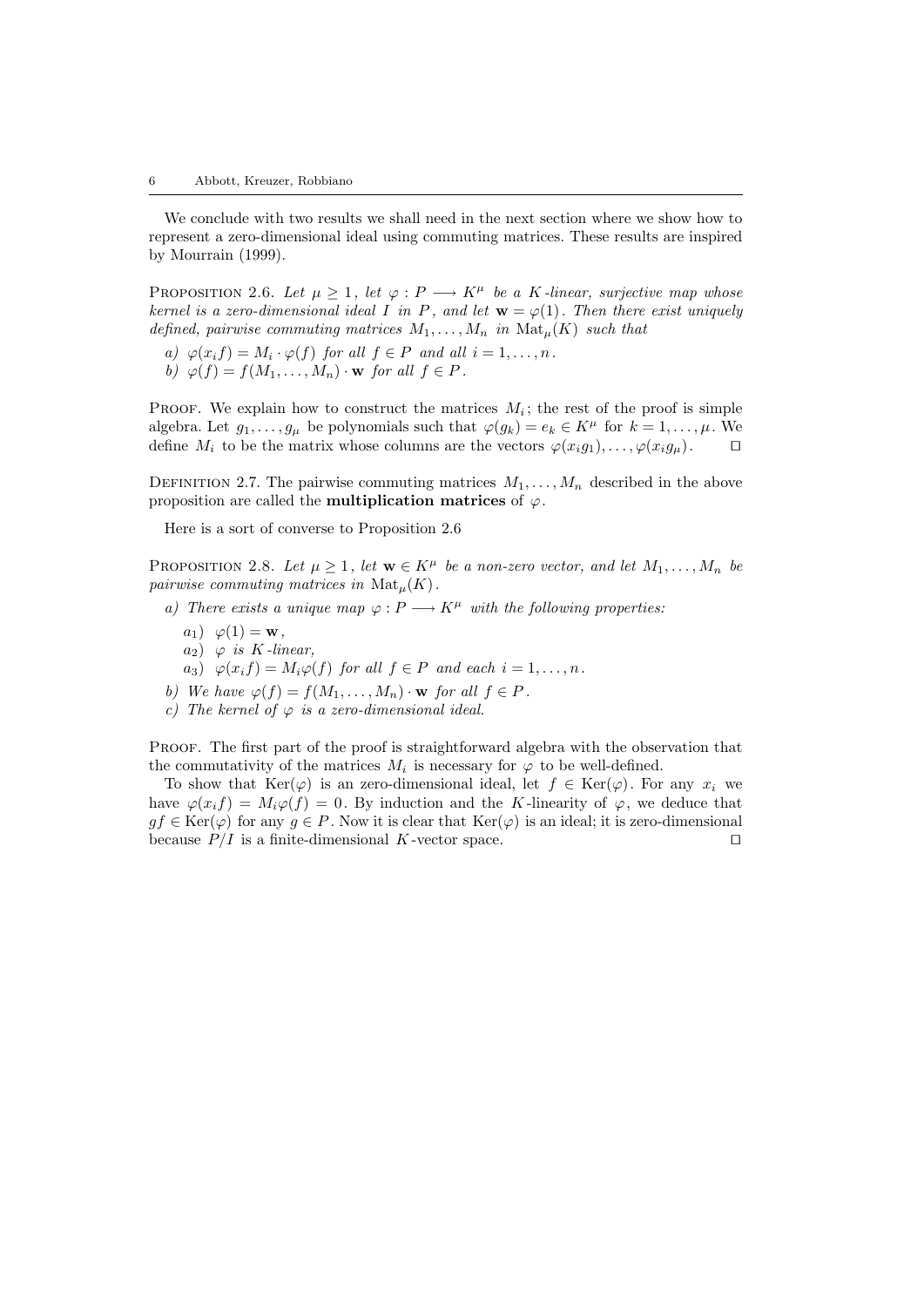## 3. The Generalized BM-Algorithm

In Section 2 we established a correspondence between zero-dimensional ideals and normal form vector maps. In particular, we showed how knowledge of the Gröbner basis of such an ideal enabled us to determine a corresponding normal form vector map  $NFV_{\mathcal{O}}$ . In this section we present a generalization of the BM-algorithm which determines directly a Gröbner basis for the intersection of a finite number of zero-dimensional ideals where each ideal is represented by a normal form vector map.

In the following, let K be a field, let  $P = K[x_1, \ldots, x_n]$ , let  $s \ge 1$ , and for  $i = 1, \ldots, s$ let  $\text{NFV}_{\mathcal{O}_i}: P \longrightarrow K^{\mu_i}$  be a normal form vector map representing a zero-dimensional ideal  $I_i \subseteq P$ . Recall that this means  $\mu_i = \dim_K(P/I_i)$  and  $I_i = \text{Ker}(\text{NFV}_{\mathcal{O}_i})$ , and that  $\mathcal{O}_i$  is a set of polynomials whose residue classes form a K-basis of  $P/I_i$ .

Our goal is to compute a Gröbner basis of the ideal  $I = \int_{i=1}^{s} I_i$ . We present here the generalized BM-Algorithm: in outline, we consider all power products in increasing order (according to the term-ordering), for each power product we seek a linear dependency of its normal form vector on those of smaller power products, if there is a dependency then we get a new Gröbner basis element, otherwise we place the power product in the quotient basis for use in finding future linear dependencies.

# THEOREM 3.1. (Algorithm GBM)

Let  $\sigma$  be a term ordering on  $\mathbb{T}^n$ . Consider the following instructions.

- **GBM1** Start with empty lists  $G = [\ ]$ ,  $\mathcal{O} = [\ ]$ , a list  $L = [1]$ , and a matrix  $M = (m_{ij})$ over K with  $\mu = \mu_1 + \cdots + \mu_s$  columns and initially zero rows.
- **GBM2** If L is empty, return the pair  $[G, \mathcal{O}]$  and stop. Otherwise choose the power product  $t = \min_{\sigma}(L)$  and remove it from L.
- **GBM3** Compute the vector  $\mathbf{v} = \text{NFV}_{\mathcal{O}_1}(t) \oplus \cdots \oplus \text{NFV}_{\mathcal{O}_s}(t) \in K^{\mu}$ .
- GBM4 Reduce **v** against the rows of M to obtain

$$
\mathbf{v}^* = \mathbf{v} - \sum_i a_i \mathbf{m}_i \quad \text{with } a_i \in K
$$

where  $\mathbf{m}_i = (m_{i1}, \dots, m_{i\mu})$  is the i<sup>th</sup> row of the matrix M.

- **GBM5** If  $\mathbf{v}^* = \mathbf{0}$ , then append the polynomial  $t \sum_i a_i t_i$  to the list G, where  $t_i$  is the  $i<sup>th</sup>$  power product in the list  $O$ . Continue with step GBM2.
- **GBM6** Otherwise  $\mathbf{v}^* \neq (0, \ldots, 0)$ , so append the vector **v** as a new row to M. Append the corresponding term t to the list  $\mathcal{O}$ . Add to L those elements of  $\{x_1, \ldots, x_n\}$ which are neither multiples of an element of L nor of  $\{LT_{\sigma}(g) | g \in G\}$ . Continue with step GBM2.

This is an algorithm which computes a pair  $(G, \mathcal{O})$  such that G is a list of polynomials in P forming the reduced  $\sigma$ -Gröbner basis of  $I = \int_{i=1}^{s} I_i$  and  $\mathcal O$  is a list whose components are precisely the elements of  $\mathbb{T}^n \setminus \mathrm{LT}_{\sigma}(I)$ .

PROOF. In Algorithm GBM the reduced Gröbner basis is accumulated into the variable  $G$ ; in the main loop G contains those elements whose leading term is smaller than t. A quotient basis of power products in accumulated into  $(O)$ , it contains only power products known not to be reducible by any Gröbner basis element; at the end of the algorithm is contains all such power products. The list  $L$  helps identify quickly the next power product to consider in step GBM2.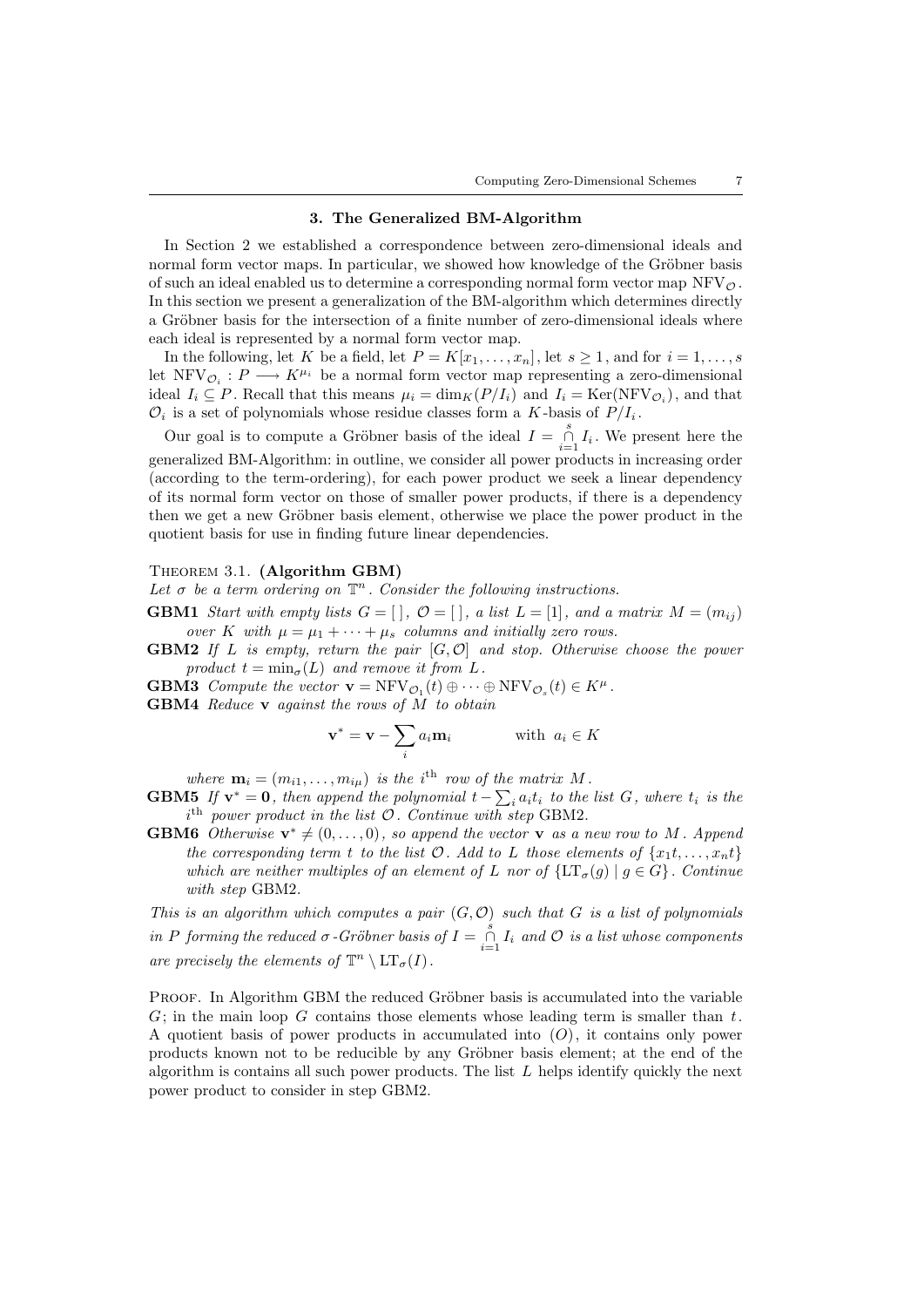#### 8 Abbott, Kreuzer, Robbiano

First we exhibit termination. In each iteration either step GBM5 is performed or step GBM6. By its construction the matrix  $M$  always has linearly independent rows, and hence step GBM6, which adjoins a row to  $M$ , can be performed only finitely many times (at most  $\mu$  times). By Dickson's lemma step GBM5 can be performed only finitely many times; the noetherianity of  $P$  implies this too. Thus the algorithm performs only finitely many iterations, and each iteration clearly involves only a finite amount of computation.

To exhibit correctness we use induction on the iterations of the algorithm: we shall show that if the values of G and  $\mathcal O$  are correct at the start of an iteration then they are still correct at the end of the iteration. Let  $B$  denote the reduced Gröbner basis for the intersection, and  $Q = \mathbb{T}^n \setminus \mathrm{LT}_{\sigma}(I)$  be the set of all power products not divisible by the leading term of some element of B.

If  $L$  is not empty then it contains a minimal element  $t$ . So at the start of the iteration we have that the list G contains all elements of B whose leading term is  $\sigma$ -smaller than t, and the list  $\mathcal O$  contains all elements of  $Q$  which are  $\sigma$ -smaller than t.

We must show that in each iteration the power product t is either added to  $\mathcal O$  or gives a new reduced Gröbner basis element as appropriate. The case  $t = 1$  is trivial. Now consider the case  $t > 1$ . In step GBM5, if the vector  $\mathbf{v}^*$  is zero then the polynomial  $t-\sum_i a_i t_i$  is an element of  $I_i$  for each i, and thus also of their intersection. Consequently B contains an element whose leading term divides  $t$ , but by definition of  $L$  no element of G does this. Hence B must contain an element whose leading term is exactly  $t$ ; and this element is added to G in step GBM5.

Should we reach step GBM6 then  $t$  is an element of  $Q$  because any element of  $B$ whose leading term divides t would have to have leading term exactly t (by definition of L), and so such element would necessarily be of the form  $t - \sum b_i t_i$  which would correspond to a linear relationship between  $\bf{v}$  and the rows of the matrix  $M$ , and yet the reduction to a non-zero vector in step GBM4 proved that no such relationship exists.

We affirm that the list L is updated in such a way that its  $\sigma$ -smallest element is always the  $\sigma$ -smallest power product greater than t and not divisible by the leading term of some element of  $G$ .

Now we know how to compute the intersection of the kernels of finitely many explicit  $K$ -algebra homomorphisms. For instance, the theorem applies when we have Gröbner bases of two zero-dimensional ideals  $I_1$  and  $I_2$  with respect to different term orderings. It also applies when we have quotient bases which are not of type  $\mathbb{T}^n \setminus \mathrm{LT}_{\sigma}(I_i)$  but which do yield a normal form vector map  $\text{NFV}_{\mathcal{O}_i}$  such as in Example 2.2.

Remark 3.2. Our presentation of Algorithm GBM favoured simplicity over efficiency. In reality it is better to build the matrix  $M$  in triangular form by appending the vector  $\mathbf{v}^*$ in step GBM6 and maintaining a list  $\mathcal{O}^*$  to which we append  $t - \sum_i a_i t_i$  rather than just t in step GBM6. The elements of the list  $\mathcal O$  are then merely the leading terms of the corresponding elements in  $\mathcal{O}^*$ . In this way step GBM4 runs faster.

In the last part of this section we describe an optimization of Theorem 3.1 which is based on the following remark (also noted in Faugère *et al.*  $(1989)$ ).

#### REMARK 3.3.

In step GBM3 the power product t is either 1 or of the form  $t = x_j t'$  for some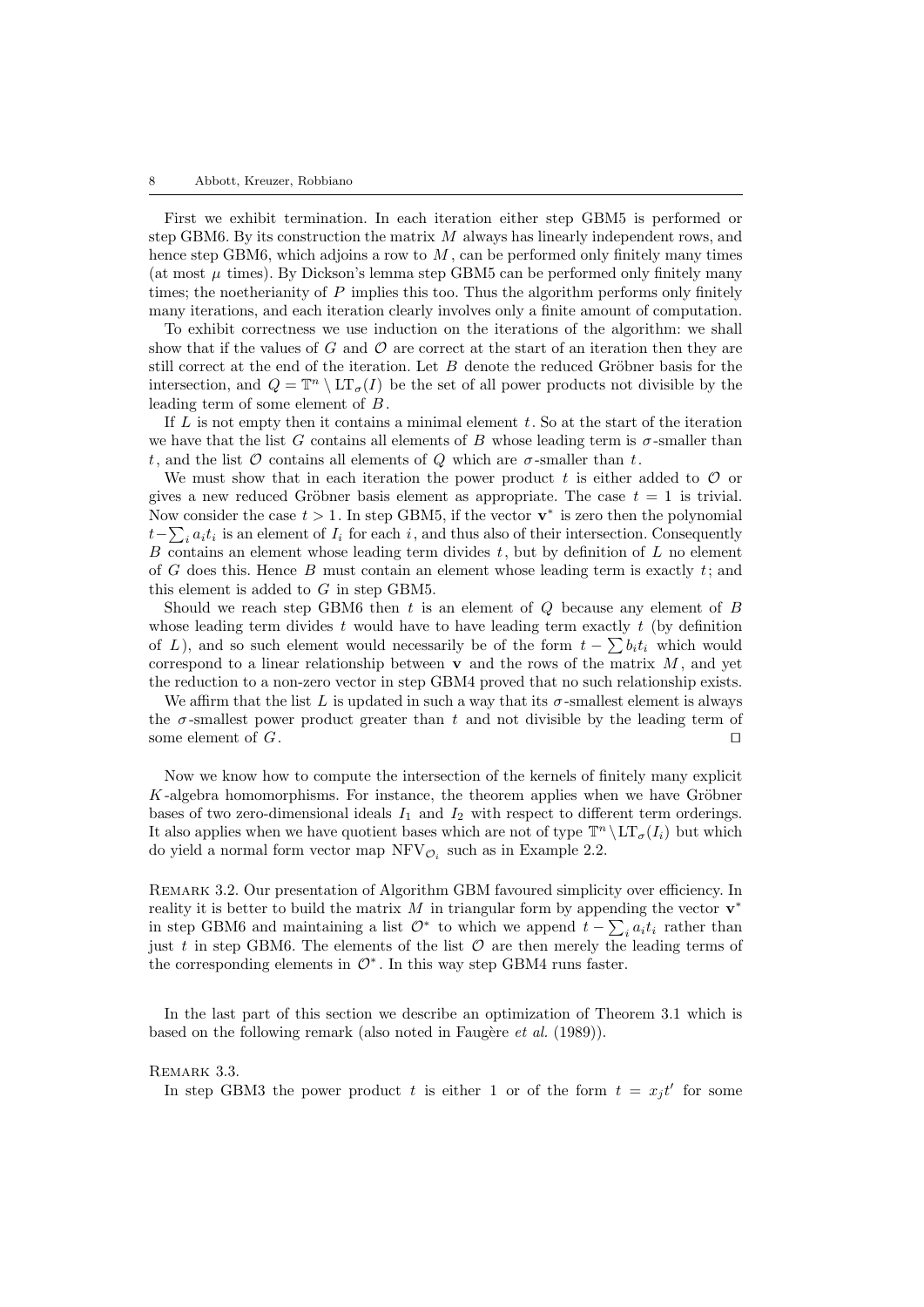power product  $t' \in \mathcal{O}$ . By storing  $\text{NFV}_{\mathcal{O}_i}(t')$  for each  $t' \in \mathcal{O}$  as the algorithm proceeds, we may compute the vector **v** cheaply by concatenating the images of each  $\text{NFV}_{\mathcal{O}_i}(t')$ under the linear transformation on  $K^{\mu_i}$  which corresponds to the multiplication by  $x_j$ on  $P/I_i$ . This is simple if each  $I_i$  is represented by a vector  $\mathbf{w}_i$  and multiplication matrices  $M_{i1}, M_{i2}, \ldots, M_{in}$ . Here the commutativity of the multiplication matrices given in Proposition 2.6 is crucial.

**GBM3***bis* If  $t = 1$  then put  $\mathbf{v} = \mathbf{w}_1 \oplus \cdots \oplus \mathbf{w}_s$ . Otherwise  $t = x_j t'$  for some indeterminate  $x_j$  and some  $t' \in \mathcal{O}$ , in which case put  $\mathbf{v} = M_{1j}\mathbf{v}'_1 \oplus \cdots \oplus M_{sj}\mathbf{v}'_s$  where  $\mathbf{v}'_1 \oplus \cdots \oplus \mathbf{v}'_s$  is the vector stored when processing  $t'$ .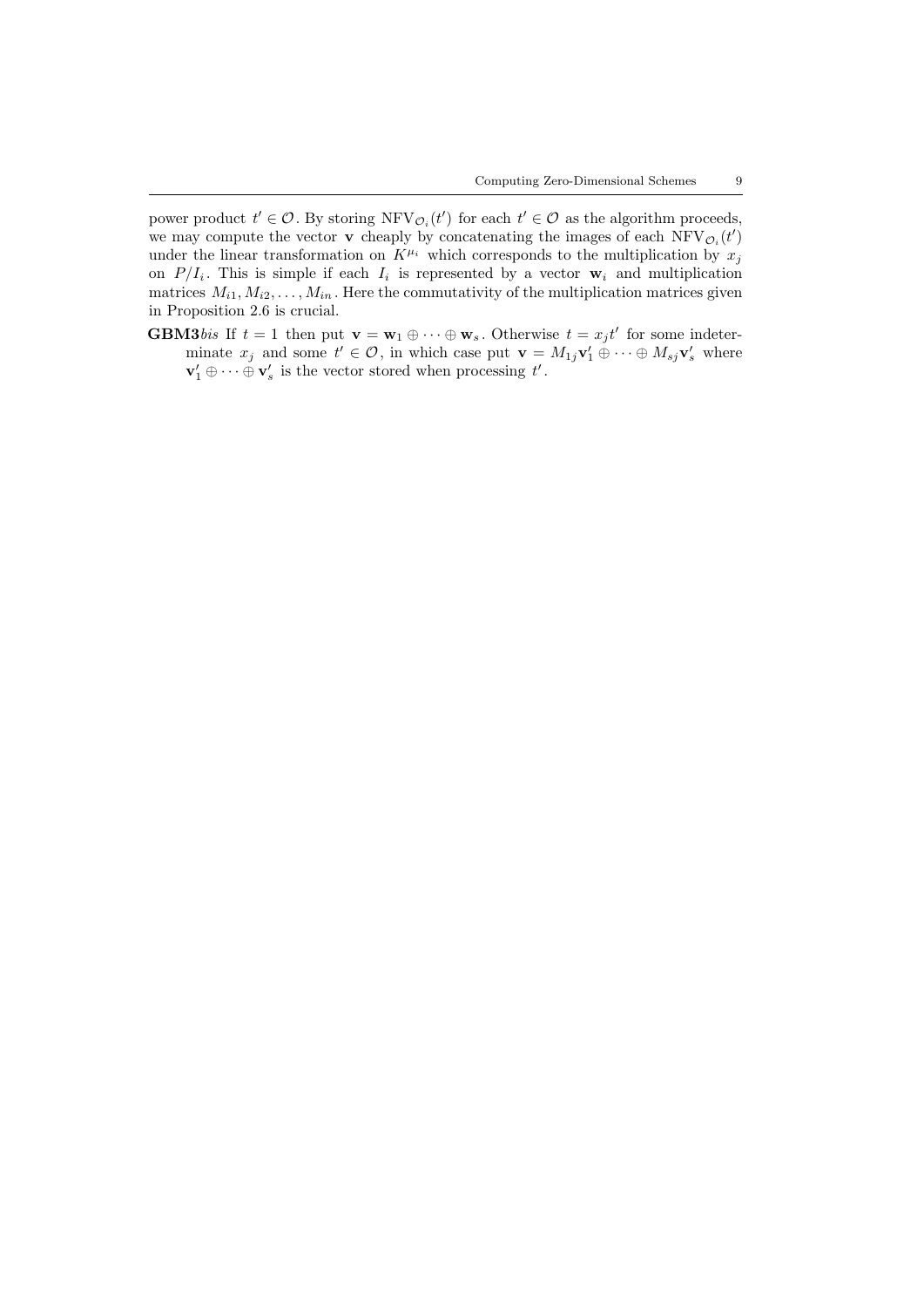#### 4. The General Projective BM-Algorithm

In this section we shall develop along another direction the material explained in Section 2. In order to use it to compute intersections of homogeneous ideals, we shall need to extend those methods to the following general setting. Note that throughout this section all ideals are implicitly saturated and of algebraic dimension one (i.e. corresponding to geometrical objects of projective dimension zero).

Let K be a field and  $P = K[x_0, \ldots, x_n]$ . Let  $P = \bigoplus_{d \in \mathbb{N}} P_d$  be standard graded, i.e. graded by  $\deg(x_0) = \cdots = \deg(x_n) = 1$ , and let  $I \subseteq P$  be a homogeneous ideal. For every  $d \in \mathbb{N}$ , let  $\mathcal{O}_d = (t_{d1}, \ldots, t_{d\mu_d})$  be a tuple of homogeneous polynomials of degree d such that the residue classes  $\{\bar{t}_{d1}, \ldots, \bar{t}_{d\mu_d}\}\$  under the canonical map  $\pi_d : P_d \longrightarrow P_d/I_d$ form a basis of  $P_d/I_d$  as a K-vector space.

As in Section 2, we introduce the notion of the **normal form vector**  $NFV_{\mathcal{O}_d}(f)$  for  $f \in P_d$  and the map  $\text{NFV}_{\mathcal{O}_d}: P_d \longrightarrow K^{\mu_d}$ . The tuple  $(\text{NFV}_{\mathcal{O}_d})_{d \in \mathbb{N}}$  will be called a graded normal form vector map. Clearly, such maps must be explicit if we are to perform calculations with them.

The next proposition generalizes Proposition 2.4 and can be proved in the same way (with the obvious changes).

PROPOSITION 4.1. For every  $d \in \mathbb{N}$ , let  $\mu_d \geq 1$  and let  $\varphi_d : P_d \longrightarrow K^{\mu_d}$  be a K-linear, surjective map. The following conditions are equivalent.

- a) The set  $\bigoplus_{d \in \mathbb{N}} \text{Ker}(\varphi_d)$  is a homogeneous ideal in P.
- b) The tuple  $(\varphi_d)_{d\in\mathbb{N}}$  is a graded normal form vector map, i.e. there is a homogeneous ideal I and tuples  $\mathcal{O}_d$  such that for every  $d \in \mathbb{N}$  the map  $\varphi_d = \text{NFV}_{\mathcal{O}_d}$ .
- c) For every  $d \in \mathbb{N}$ , the map  $\varphi_d$  is the composition of a map  $\text{NFV}_{\mathcal{O}_{\sigma,d}}$ , where  $\mathcal{O}_{\sigma,d}$  is the degree d part of the complement of some leading term ideal, with a linear base change  $K^{\mu_d} \longrightarrow K^{\mu_d}$ .

Let us see an example of a graded normal form vector map.

EXAMPLE 4.2. Let  $P = K[x, y, z]$ , and let  $I \subset P$  be the ideal generated by  $G =$  ${x^2 - 4xz + 4z^2, xy - xz - 2yz + 2z^2, y^2 - 2yz + z^2}$ , which is also the reduced Lex-Gröbner basis of  $I$ . Macaulay's Basis Theorem tells us that the residue classes of

$$
\mathcal{O} = \mathbb{T}^3 \setminus \text{LT}_{\text{Lex}}(I) = \{ z^d \mid d \in \mathbb{N} \} \cup x \cdot \{ z^d \mid d \in \mathbb{N} \} \cup y \cdot \{ z^d \mid d \in \mathbb{N} \}
$$

form a K-basis of  $P/I$ . Therefore, if we let  $\mathcal{O}_d = (z^d, xz^{d-1}, yz^{d-1})$  for all  $d \in \mathbb{N}$ , we get a graded normal form vector map  $(NFV_{\mathcal{O}_d})_{d\in\mathbb{N}}$  where  $NFV_{\mathcal{O}_d}: P_d \longrightarrow K^3$  is given by  $NFV_{\mathcal{O}_d}(f) = (a, b, c)$  such that  $NR_G(f) = az^d + bxz^{d-1} + cyz^{d-1}$  is the normal remainder returned by the Division Algorithm (see Kreuzer and Robbiano (2000), Section 1.6).

Now we examine the case when we have a finite number of graded normal form vector maps as before. Let  $s \in \mathbb{N}$  be a positive integer, and  $I_1, \ldots, I_s$  be homogeneous ideals in P. For each ideal  $I_i$  we have a collection of tuples  $\mathcal{O}_{i,d}$  the residue classes of whose components form a K-vector space basis of  $P_d/(I_i)_d$ . Furthermore, we assume that  $(NFV_{\mathcal{O}_{i,d}})_{d\in\mathbb{N}}$  is an explicit graded normal form vector map for  $i=1,\ldots,s$ .

This is the setting for a generalized projective BM-algorithm. The main difference with the affine case is that we need an extra piece of information for the termination of the algorithm. Abstractly speaking, what we need is a stopping criterion.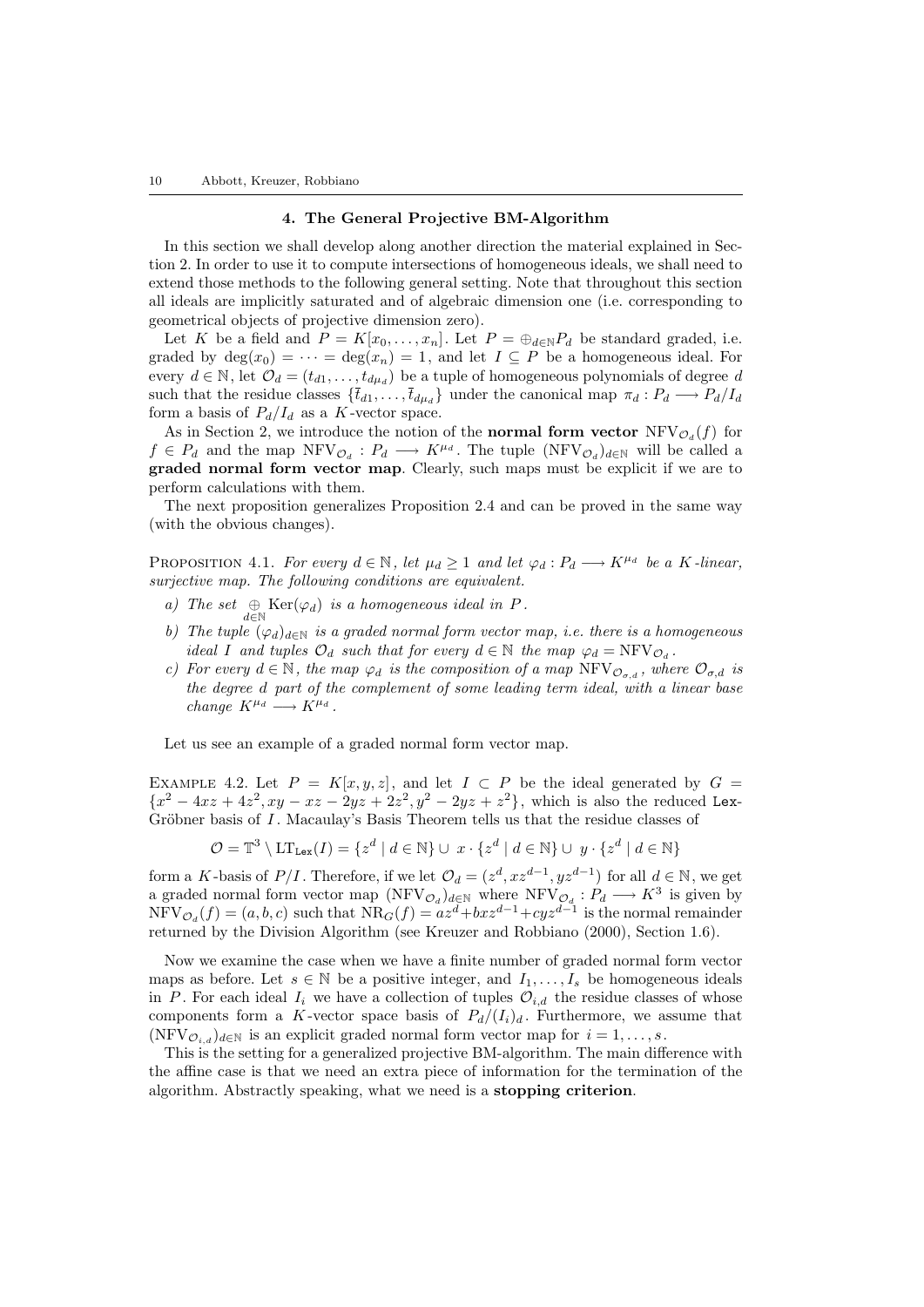DEFINITION 4.3. For a computation which proceeds degree by degree, a **stopping crite**rion is a logical condition which depends only on the data obtained in the computation up to the current degree  $d$ , and which, if satisfied, guarantees that the complete result has been attained.

For the computation of the homogeneous vanishing ideal of a zero-dimensional scheme in  $\mathbb{P}_K^n$ , the following simple stopping criterion can be used. Recall that the **Hilbert** function of a standard graded K-algebra R is the map  $HF_R : \mathbb{N} \longrightarrow \mathbb{N}$  defined by  $i \mapsto \dim_K(R_i)$ . The basic properties of the Hilbert function HF<sub>P/I</sub> for one-dimensional saturated homogeneous ideals  $I \subset P$  needed in the proof below can be found in (Kreuzer, 1994).

#### PROPOSITION 4.4. (Naive Stopping Criterion)

In the setting of the generalized projective BM-algorithm, if the ideals  $I_1, \ldots, I_s$  are one-dimensional and saturated, then writing  $\mu_i = \text{mult}(P/I_i)$  for each i, we can stop the computation of  $I = I_1 \cap \cdots \cap I_s$  after we have finished computing its homogeneous generators of degree  $\leq \mu_1 + \cdots + \mu_s$ .

PROOF. The multiplicity of the ring  $P/I$  is  $\mu \leq \mu_1 + \cdots + \mu_s$ . Since the ideals  $I_1, \ldots, I_s$ are saturated, the ring  $P/I$  is Cohen-Macaulay and its Hilbert function increases strictly until it reaches the value  $\mu$  in some degree d. From there on it is constant, i.e. we have  $\dim_K(P/I)_i = \mu$  for  $i \geq d$ . In particular, it is clear that  $HF_{P/I}(i) = \mu$  for  $i \geq \mu - 1$ . Since  $HF_{P/I} = HF_{P/LT_{\sigma}(I)}$  for every term ordering  $\sigma$ , it follows as in the proof of (Abbott *et al.*, 2000), Prop. 3.2, that  $LT_{\sigma}(I)$  is generated in degrees  $\leq \mu$ . After we have finished computing the homogeneous generators of I of degree  $\leq \mu$ , the ideal  $J = (I_{\leq \mu})$ which they generate has therefore the leading term ideal  $LT_{\sigma}(J) = LT_{\sigma}(I)$ , and we conclude  $J = I$ .

In the paper (Abbott  $et al., 2000$ ) we presented a stopping criterion which is usually much better and which can be used in our situation, too. For completeness we restate it here. We recall that two power products  $t, t'$  are **connected** if there exist indeterminates  $x, x'$  such that  $x't = xt'$ .

### Theorem 4.5. (Projective Stopping Criterion)

In the setting of the generalized projective BM-algorithm, let  $\sigma$  be a term ordering on  $\mathbb{T}^{n+1}$  and let  $I = I_1 \cap \cdots \cap I_s$  where the homogeneous ideals  $I_1, \ldots, I_s$  are onedimensional and saturated. Moreover, suppose we have computed homogeneous polynomials, each one lying in the intersection and whose leading terms generate  $(\mathop{\rm LT}\nolimits_{\sigma}(I)_{\leq d})$ for some degree  $d \geq 1$ , and also that the following conditions hold:

- a)  $\operatorname{HF}_{P/LT_{\sigma}(I)}(d) = \operatorname{mult}(P/I_1) + \cdots + \operatorname{mult}(P/I_s)$  or  $d > 0$  and  $HF_{P/\text{LT}_{\sigma}(I)}(d) = HF_{P/\text{LT}_{\sigma}(I)}(d-1)$
- b) For each  $i = 0, \ldots, n$ , every power product in the connected component of  $x_i^d$  in  $(\mathbb{T}^{n+1} \setminus \mathrm{LT}_{\sigma}(I))_d$  is divisible by  $x_i$ .

Then the homogeneous polynomials computed so far are a  $\sigma$ -Gröbner basis of I.

Now we are ready to prove the main result of this section: the Generalized Projective BM-Algorithm.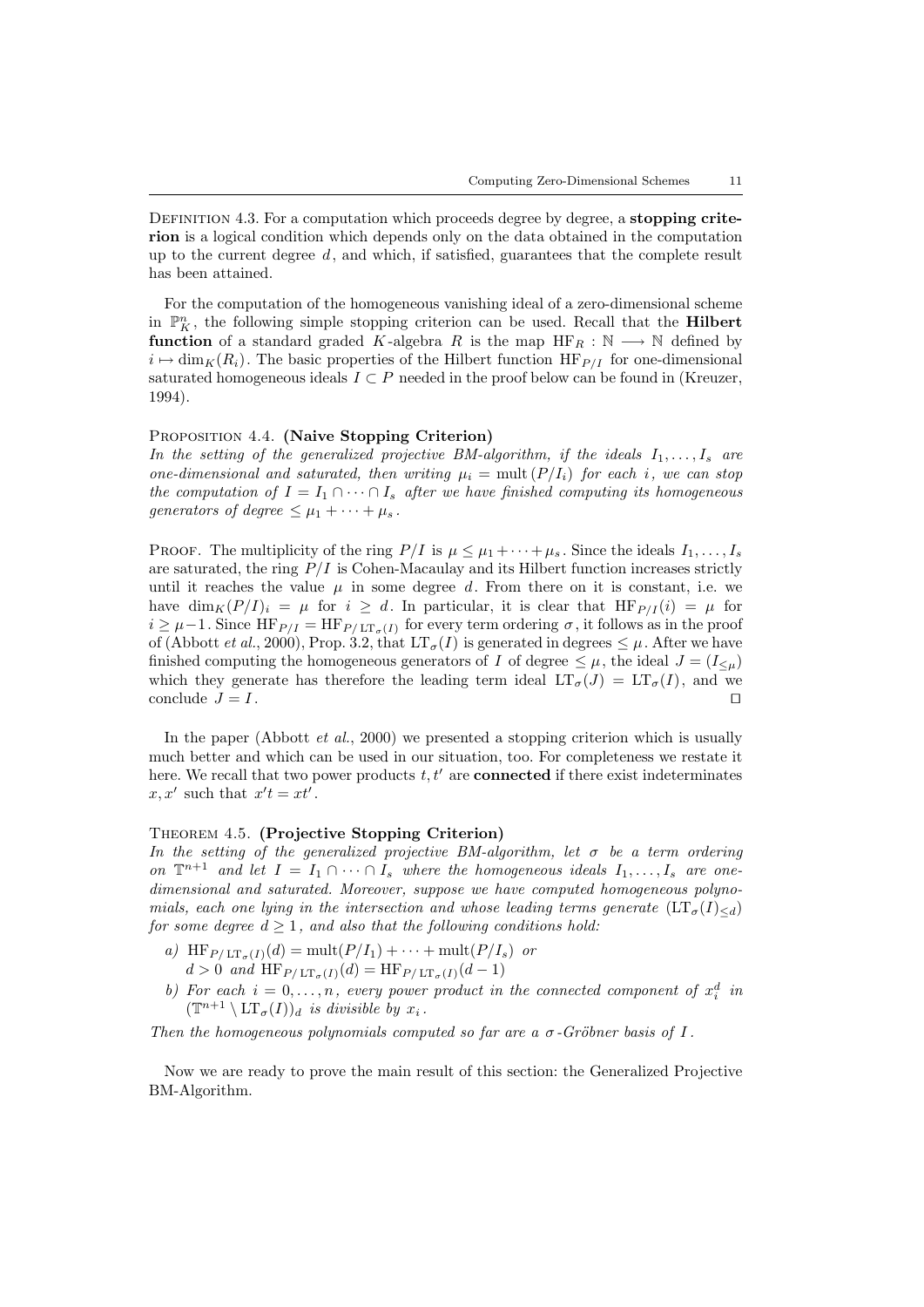## Theorem 4.6. (Algorithm PBM)

In the above setting, let  $\sigma$  be a term ordering on the monoid  $\mathbb{T}^{n+1}$  of terms of  $P = K[x_0, \ldots, x_n]$ . Assume that there exists a function StoppingCriterion(G) which returns TRUE if the set G computed so far is a  $\sigma$ -Gröbner basis of  $I = I_1 \cap \cdots \cap I_s$ , and FALSE otherwise.

Consider the following sequence of instructions.

- **PBM1** Start with empty lists  $G = [\,], H = [\,], a$  list  $L = [1], and d = 0$ .
- **PBM2** Apply the function StoppingCriterion(G). If it returns TRUE, return the list G and stop. Otherwise increase d by one, set  $M = (m_{ij})$  to be a matrix over K with zero rows and  $\ell = \sum_{i=1}^{s} \#(O_{i,d})$  columns, and let L be the list of all terms of degree d which are not multiples of any element of  $\{\mathrm{LT}_{\sigma}(g) \mid g \in G\}$ .
- **PBM3** If  $L = \emptyset$ , go to step PBM2. Otherwise choose the term  $t = \min_{\sigma}(L)$  and remove it from L.
- **PBM4** Compute the vector  $\mathbf{v} = (NF V_{\mathcal{O}_{1,d}}(t) \oplus ... \oplus NF V_{\mathcal{O}_{s,d}}(t)) \in K^{\ell}$  and reduce it against the rows of M to obtain

$$
\mathbf{v}^* = \mathbf{v} - \sum_i a_i \left( m_{i1}, \dots, m_{i\ell} \right) \qquad \text{with } a_i \in K
$$

- **PBM5** If  $\mathbf{v}^* = (0, \ldots, 0)$ , then append the polynomial  $t \sum_i a_i h_i$  to the list G, where  $h_i$  is the i<sup>th</sup> element of the list H. Continue with step PBM3.
- **PBM6** Otherwise  $\mathbf{v}^* \neq 0$ , so append  $\mathbf{v}^*$  as a new row to M and  $t \sum_i a_i h_i$  as a new element to H . Continue with step PBM3.

This is an algorithm which returns the reduced  $\sigma$ -Gröbner basis G of the ideal I =  $I_1 \cap \cdots \cap I_s$ .

PROOF. This can be shown in the same way as Thm. 3.12 in (Abbott *et al.*, 2000). We note that  $v = (0, \ldots, 0)$  is equivalent to  $f = t - \sum_i a_i h_i \in I_d$ , since the Chinese Remainder Theorem yields that  $f \in I_d$  if and only if  $NFV_{\mathcal{O}_{1,d}}(f) = \cdots = NFV_{\mathcal{O}_{s,d}}(f) = 0.$   $\Box$ 

REMARK 4.7. Let  $\sigma$  be a term ordering on  $\mathbb{T}^{n+1}$ , let  $\mathbb{X} \subset \mathbb{P}_{K}^{n}$  be a zero-dimensional subscheme, let  $\text{Supp}(\mathbb{X}) = \{P_1, \ldots, P_s\}$ , and, for  $i = 1, \ldots, s$ , let  $I_i \subset P$  be the vanishing ideal of X at  $P_i$ . Then the reduced  $\sigma$ -Gröbner basis of the homogeneous vanishing ideal  $I_{\mathbb{X}} \subset P$  of  $\mathbb{X}$  can be computed as follows.

- 1) For  $i = 1, \ldots, s$  and  $d \in \mathbb{N}$ , find a tuple  $\mathcal{O}_{i,d}$  of homogeneous polynomials of degree d and a map  $\text{NFV}_{\mathcal{O}_{i,d}}: P_d \longrightarrow K^{\mu_{i,d}}$  such that  $(\text{NFV}_{\mathcal{O}_{i,d}})_{d \in \mathbb{N}}$  is an effective graded normal form vector map with kernel  $I_i$ . (For instance, one can compute a  $\sigma_i$ -Gröbner basis  $G_i$  of  $I_i$  for some term ordering  $\sigma_i$  and use the normal remainder map  $NR_{\sigma_i,G_i}$  as in Example 4.2 to define  $NFV_{\mathcal{O}_{i,d}}$ .)
- 2) Apply algorithm PBM to this situation using the stopping criterion of Theorem 4.5.

REMARK 4.8. As is well known  $\mathbb{A}_{K}^{n}$  can be readily embedded into  $\mathbb{P}_{K}^{n}$ , thus Algorithms GBM and PBM are closely related. We may use Algorithm GBM instead of Algorithm PBM if the chosen ordering  $\sigma$  is degree compatible and all the points associated to the input ideals have non-zero coordinate corresponding to the  $\sigma$ -smallest indeterminate. In such special cases Algorithm GBM computes its answer doing less arithmetic than Algorithm PBM.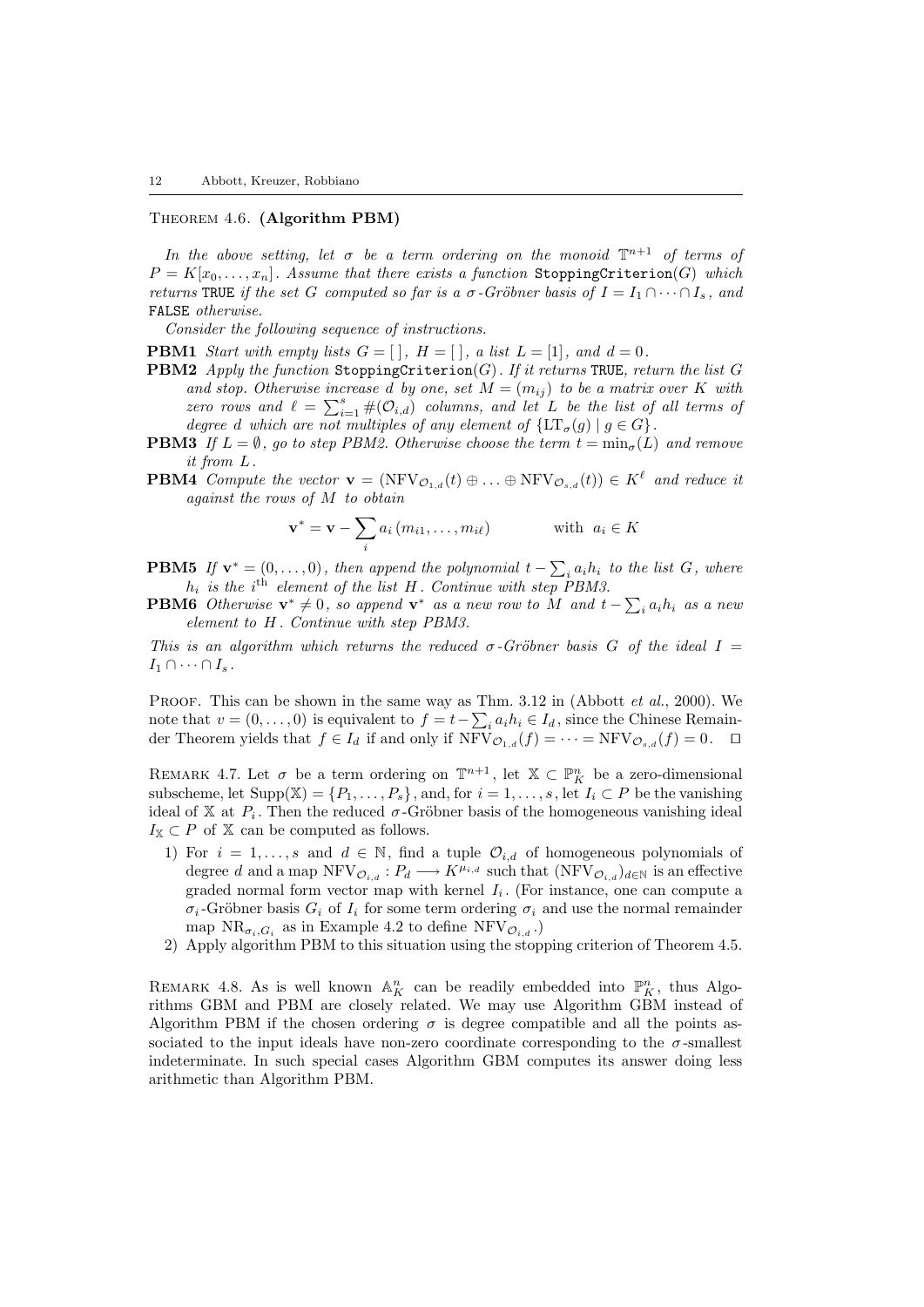### 5. Modular Techniques

When we work over the base field  $K = \mathbb{Q}$ , algorithms for computing Gröbner bases like our algorithm GBM may perform poorly due to the problem of coefficient growth. In a previous paper Abbott *et al.* (2000) we presented some modular methods to overcome this difficulty in the BM-algorithm. More precisely, we presented a version of this algorithm which computes the desired Gröbner bases modulo different primes and then reconstructs the solution over  $\mathbb Q$  using **Chinese Remaindering** techniques. The analogous development of algorithm GBM is impeded by the lack of a good criterion for checking the correctness of the reconstructed basis.

Therefore we shall now present a different way of exploiting modular methods in algorithm  $GBM$  — an idea similar in spirit to the method of  $Gr\ddot{o}bner$  traces. The same idea applies equally to algorithm PBM, but we shall leave it to the interested reader to work out the details.

So, let  $K = \mathbb{Q}$ , let  $n \geq 1$ , let  $\sigma$  be a term ordering on  $P = K[x_1, \ldots, x_n]$ , let  $s \in \mathbb{N}$ be a positive integer, and for  $i = 1, \ldots, s$  let the zero-dimensional ideal  $I_i \subset P$  be given by the vector  $\mathbf{w}_i \in K$ , and the multiplication matrices  $M_{i1}, \ldots, M_{in}$  as described in Definition 2.7. Moreover, let  $\mu_i = \dim_K(P/I_i)$  for  $i = 1, ..., s$  and  $\mu = \mu_1 + \cdots + \mu_s$ .

# Theorem 5.1. (Modular Version of the General BM-Algorithm)

In the above situation, consider the following sequence of instructions.

- **MBM1** Pick a prime number  $p \in \mathbb{N}$  which does not divide the denominator of any entry in the matrices  $M_{ij}$  or in the vectors  $\mathbf{w}_i$  – so that reductions modulo p exist.
- **MBM2** Apply algorithm GBM over the field  $\mathbb{F}_p$  to the modular reductions of the matrices  $M_{ij}$  and of the vectors  $\mathbf{w}_i$ . From the result we use only the tuple of power products  $\mathcal{O} = (t_1, \ldots, t_{\nu})$ , and  $\hat{G} = (\hat{g}_1, \ldots, \hat{g}_r)$ , the tuple of the leading power products of the computed Gröbner basis.
- **MBM3** Construct a  $\nu \times \mu$  matrix M over Q: each element  $t_i \in \mathcal{O}$  gives one row being  $\mathrm{NFV}_{\mathcal{O}_1}(t_i) \oplus \cdots \oplus \mathrm{NFV}_{\mathcal{O}_s}(t_i)$
- **MBM4** Similarly construct a matrix R of size  $r \times \mu$  over Q whose i<sup>th</sup> row is the concatenated normal form vectors of  $\hat{g}_i \in \hat{G}$ .
- **MBM5** Now solve the linear systems  $LM = R$  over Q to obtain a matrix  $L = (\lambda_{ij})$  of size  $r \times \nu$ .
- MBM6 If the system in step MBM5 admits no solution then go back to step MBM1. Otherwise form the polynomials  $g_i = \hat{g}_i - \sum_{j=1}^{\nu} \lambda_{ij} t_j$  for each power product  $\hat{g}_i \in \hat{G}$ , and check whether  $\lambda_{ij} = 0$  for all indices j having  $t_j >_{\sigma} \hat{g}_i$ . If this is not the case, go back to step MBM1. Otherwise let  $G = \{g_1, \ldots, g_r\}$ , and return the pair  $(G, \mathcal{O})$ .

This is an algorithm which returns a list  $\mathcal O$  whose components are precisely the elements of  $\mathbb{T}^n \setminus \mathrm{LT}_{\sigma}(I)$  together with the reduced  $\sigma$ -Gröbner basis G of the ideal  $I = I_1 \cap \cdots \cap I_s$ .

PROOF. The basic idea behind this proof is to consider running two copies of algorithm GBM, one on the inputs over  $\mathbb{Q}$ , the other on the modular images in  $\mathbb{F}_n$ . If the two runs follow the same path then the final modular result is just the modular reduction of the result over Q. Otherwise we consider the point where the two runs first differ, and then deduce how to detect when the modular result is not good.

Let  $G_0$  and  $\mathcal{O}_0$  denote the result algorithm GBM would produce over  $\mathbb{Q}$ ; similarly let  $G_p$  and  $\mathcal{O}_p$  denote the result over  $\mathbb{F}_p$ . We shall also refer to  $M_0$ , the final value of the matrix  $M$  used during the run of algorithm GBM over  $\mathbb Q$ . To simplify later arguments we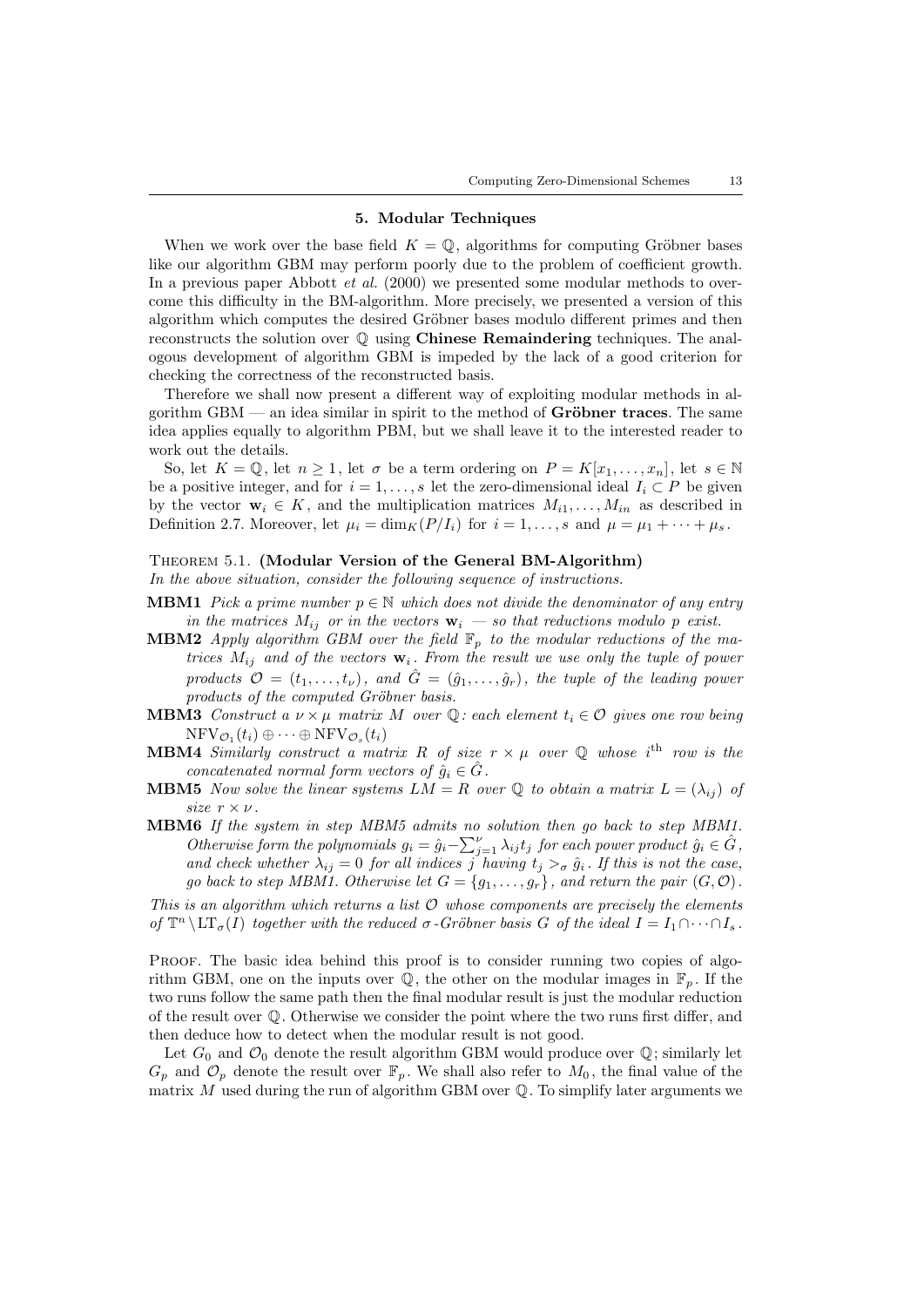shall suppose that all entries in  $M_0$  are integer, this being achieved by multiplying each row by its least common denominator — this assumption clearly does not affect the run of algorithm GBM over  $\mathbb Q$ . Further note that the rows of  $M_0$  are linearly independent by construction, and so rank $(M_0) = \nu$  where  $\nu$  is the number of rows.

Of those primes satisfying the conditions in step MBM1 we shall say that a prime p is good if  $\mathcal{O}_p = \mathcal{O}_0$ , and otherwise the prime is bad. For a bad prime p we shall be interested in the "first difference" between  $\mathcal{O}_p$  and  $\mathcal{O}_0$ , i.e. the  $\sigma$ -smallest power product t which appears in one but not both. In fact, we claim that  $t \in \mathcal{O}_0$  and  $t \notin \mathcal{O}_p$ . For suppose instead that  $t \notin \mathcal{O}_0$ . This means that the row comprising the concatenated normal form vectors of  $t$  is  $\mathbb Q$ -linearly dependent on the rows corresponding to those elements of  $\mathcal{O}_0$  which are  $\sigma$ -less than t, equivalently there is a polynomial with rational coefficients  $t - \sum_i \mu_i t_i$  lying in the intsersection where each  $t_i <_{\sigma} t$  and  $t_i \in \mathcal{O}_0$ . Now p does not divide the denominator of any coefficient  $\mu_i$  since otherwise, multiplying by the least power of  $p$  to remove all factors of  $p$  from the denominators would yield an  $\mathbb{F}_p$ -linear dependency among the rows corresponding to those elements of  $\mathcal{O}_0$  which are  $\sigma$ -less than t; yet  $\mathcal{O}_p$  and  $\mathcal{O}_0$  contain the same elements up to t, which means there can be no  $\mathbb{F}_p$ -linear dependency.

Now these preliminaries are over our proof has three parts:  $(i)$  there are only finitely many bad primes,  $(ii)$  if the prime chosen in step MBM1 is bad then the checks in step MBM6 will detect this, and  $(iii)$  if the prime chosen in step MBM1 is good then the checks in step MBM6 will pass and the correct result will be returned.

(i) We first show that there are only finitely many bad primes. Suppose that  $\mathcal{O}_p \neq$  $\mathcal{O}_0$ , and let t be the  $\sigma$ -smallest element of  $\mathcal{O}_0$  not in  $\mathcal{O}_p$ . Thus over  $\mathbb{F}_p$  the normal form vector of  $t$  is linearly dependent on the normal form vectors of those elements of  $\mathcal{O}_0$  smaller than t. So in particular there is a linear relation modulo p between the rows of  $M_0$ , so  $M_0$  is not of full rank modulo p. Thus all bad primes must divide the determinants of all  $\nu \times \nu$  minors of  $M_0$ , and hence the bad primes are only finite in number.

(ii) Now we show that if the prime chosen in step MBM1 is bad then we discover this in step MBM6. So assume that  $p$  is bad. If this leads to an insoluble linear system in step MBM5 we detect this in step MBM6, and start anew with a different prime. Otherwise a solution was found in step MBM5; if there are multiple solutions we may pick any one. Let t be the  $\sigma$ -smallest element of  $\mathcal{O}_0$  not in  $\mathcal{O}_p$ . The solution obtained in step MBM5 has represented the normal form vector of  $t$  as a linear combination of the rows of M. Now, the rows of M and  $M_0$  differ only by a non-zero scalar multiple, so we also have a representation as a linear combination of the rows of  $M_0$  involving the same rows. Since  $t \in \mathcal{O}_0$  we know its row cannot be represented as a linear combination of those rows of  $M_0$  corresponding solely to power products  $\sigma$ -smaller than t. Hence the linear combination obtained for  $t$  must involve at least one row corresponding to a power product  $\sigma$ -greater than t. And this is what we check for in step MBM6.

(iii) Now suppose that the prime chosen in step MBM1 is good. Thus we have  $\mathcal{O}_p = \mathcal{O}_0$ at the end of step MBM2. The set  $\mathcal{O}_p$  uniquely determines  $\hat{G}$  which, by its uniqueness, must also be the set of leading power products of  $G_0$ . Hence the linear systems in step MBM5 admit a solution: the coefficients of the elements of  $G_0$  give one solution. Moreover these solutions are unique since the matrix  $M$  is of full rank:  $M$  is the same as  $M_0$  up to multiplication of rows by non-zero scalars. This unique solution clearly satisfies the test in step MBM6, and so the correct result is returned.  $\square$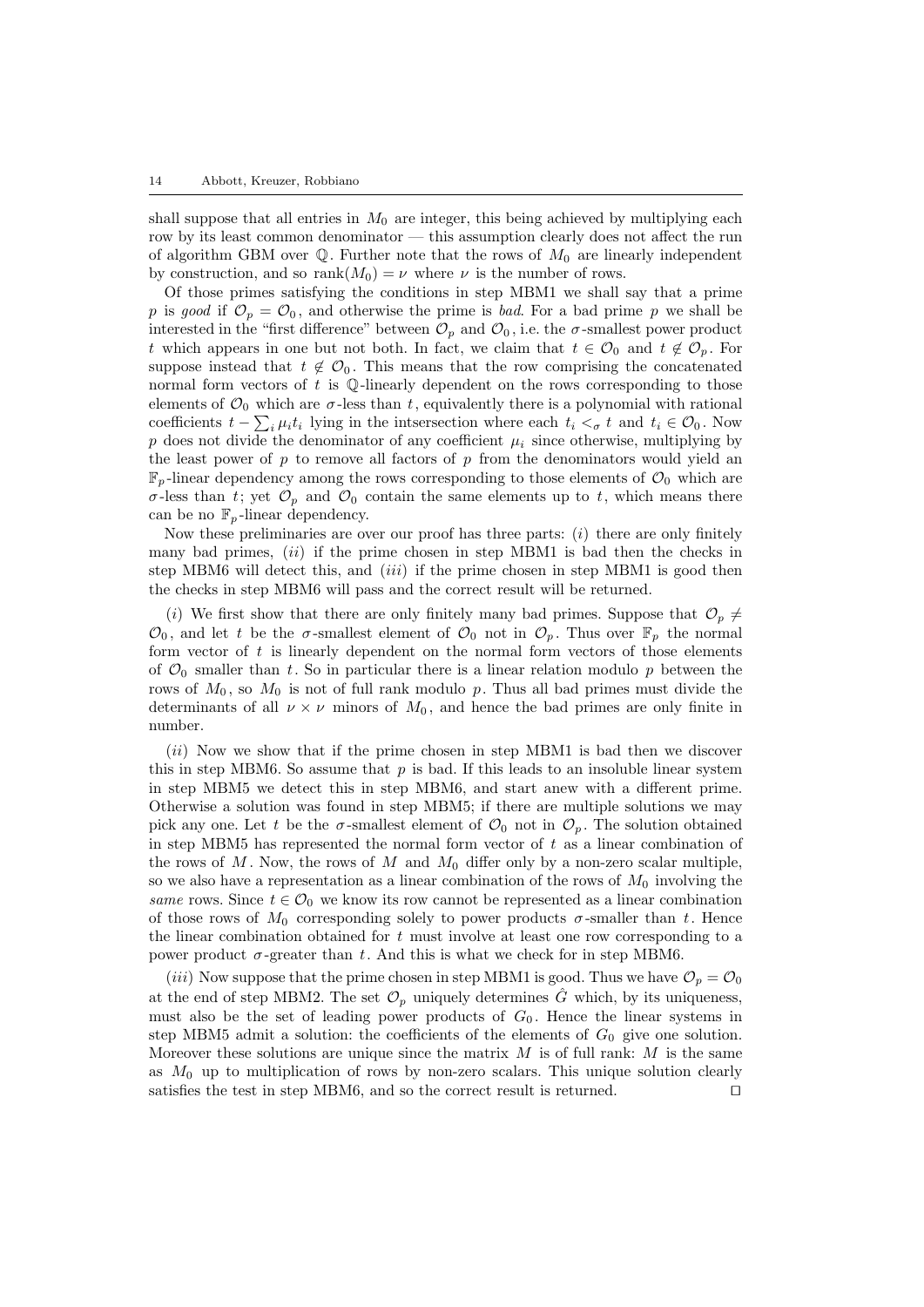REMARK 5.2. Here we make some observations directed at potential implementers.

- (a) If step MBM1 is executed several times (because the tests in step MBM6 fail) then on each occasion we must pick a prime  $p$  different from those previously chosen.
- (b) In step MBM2 the number of elements of  $\mathcal O$  may be less than  $\mu$  (e.g. if the input ideals are not pairwise comaximal).
- (c) In step MBM3 in our implementation we exploit the idea expounded in Remark 3.3; the same idea can be used to compute the rows of  $R$  cheaply from the rows in  $M$ .
- (d) In step MBM5 a sophisticated linear system solver will, in its turn, exploit modular techniques (e.g. Hensel methods). Indeed the Gröbner basis discarded in step MBM2 could be used here, though this is unlikely to produce a measurable improvement in speed.
- (e) The order of the rows of the matrices  $M$  and  $R$  constructed in steps MBM3 and MBM4 is quite unimportant so long as the interpretation in step MBM6 is consistent. Their rows are indexed by power products, and we can order these power products in any convenient manner (the use of tuples in step MBM2 is intended to indicate this).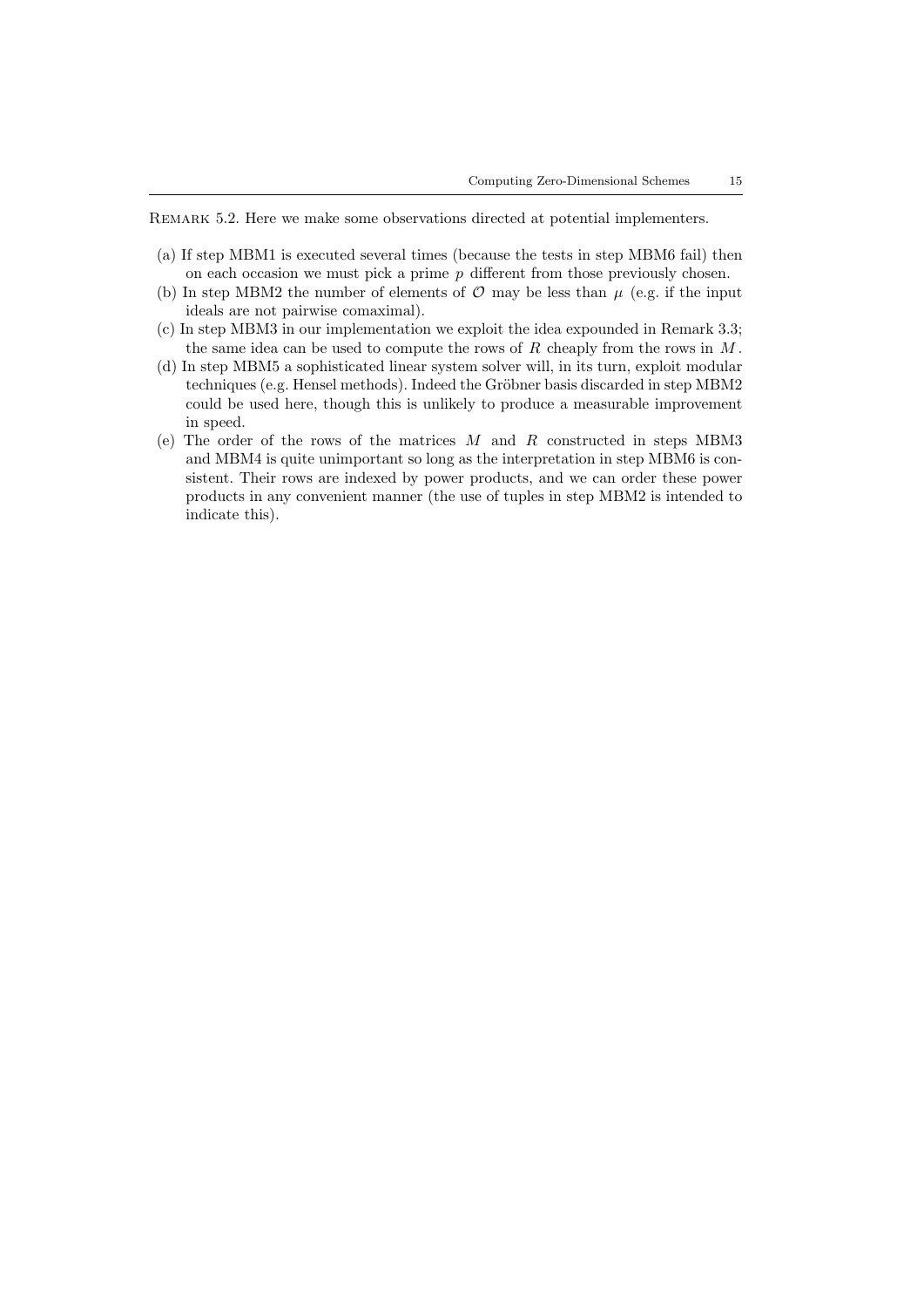#### 6. Complexity on Fat Points

In Section 3, we saw how one can compute the vanishing ideal of a zero-dimensional subscheme X of an affine space  $\mathbb{A}^n$  if we are given the zero-dimensional ideals defining X at the points of its support. Suppose some point  $\mathbf{p} = (p_1, \ldots, p_n) \in \text{Supp}(\mathbb{X})$ is K-rational. Let  $\mathfrak{m} = (x_1 - p_1, \ldots, x_n - p_n)$  be the corresponding maximal ideal of  $K[x_1, \ldots, x_n]$ , and let  $I \subseteq \mathfrak{m}$  be the ideal defining X at **p**. The following situation occurs frequently.

DEFINITION 6.1. The point **p** is called a **fat point** of X, if  $I = \mathfrak{m}^d$  for some  $d \geq 1$ . The number  $d$  is called the **order** of the fat point **p**. We say that  $X$  is a scheme of **fat points** if Supp(X) is K-rational and every point of Supp(X) is a fat point of X (of some order).

Remark 6.2. Reduced points are fat points of order one. Not all non-reduced points are fat points; for instance, in  $\mathbb{A}^2$  the point  $(0,0)$  could be associated to the ideal  $I = (x, y^2)$ which is not a power of  $(x, y)$ .

If the input ideals are ideals of fat points we can make step GBM3bis even faster. First we consider fat points located at the origin  $(0, \ldots, 0)$ , then we observe that a simple change of coordinates allows us to handle any fat point in much the same way. In fact, the ideal of a fat point located at  $(0, \ldots, 0)$  is a monomial ideal, and the observations here apply to any monomial ideal.

REMARK 6.3. Let I be a monomial ideal, then a natural K-vector space basis for  $P/I$ is given by the set  $\mathcal O$  of all power products  $x_1^{\alpha_1} \cdots x_n^{\alpha_n}$  not divisible by any monomial generator of  $I$ ; if  $I$  is the ideal of a fat point of order  $d$  then the quotient basis is generated by all power products of degree  $\lt d$ . For this choice of basis the map NFV $\circ$  :  $P \longrightarrow K^\mu$ is particularly easy to compute.

Furthermore, in step GBM3bis we compute  $NFV_{\mathcal{O}}(x_j t')$  directly from  $NFV_{\mathcal{O}}(t')$  by matrix multiplication. Now, using the natural quotient basis for a monomial ideal we have a special structure which permits us to replace the matrix multiplication by a simpler process. Indeed  $\mathbf{v} = \text{NFV}_{\mathcal{O}}(x_j t')$  may be obtained from  $\mathbf{v}' = \text{NFV}_{\mathcal{O}}(t')$  merely by changing the position of some coordinates and setting the rest to zero: the entries of a normal form vector are indexed by the power products in  $\mathcal{O}$ , so the entry of **v** indexed by t is zero if t is not divisible by  $x_j$ , otherwise it is equal to the entry of  $\mathbf{v}'$  indexed by  $t/x_i$ . The necessary coordinate shifts can be effected optimally, in linear time, after a simple preprocessing phase (with complexity  $O(n\mu^2)$ ).

REMARK 6.4. To handle a fat point located away from the origin at  $(p_1, \ldots, p_n)$  we use the change of coordinates  $x_i \mapsto x_i + p_i$ . Note that this coordinate change affects step GBM3bis: the new normal form vector is now obtained by multiplying by  $x_i + p_i$ . We can do this multiplication in linear time by using coordinate shifts to multiply by  $x_j$ , and then adding  $p_j$  times NFV $\mathcal{O}(t')$  to the result.

REMARK 6.5. In general, for a fat point of order d located at  $(p_1, \ldots, p_2)$ , we have that  $\text{NFV}_{\mathcal{O}}(x_1^{\alpha_1} \cdots x_n^{\alpha_n})$  comprises exactly the coefficients of all terms of degree  $\lt d$  in the polynomial  $(x_1+p_1)^{\alpha_1}\cdots(x_n+p_n)^{\alpha_n}$ .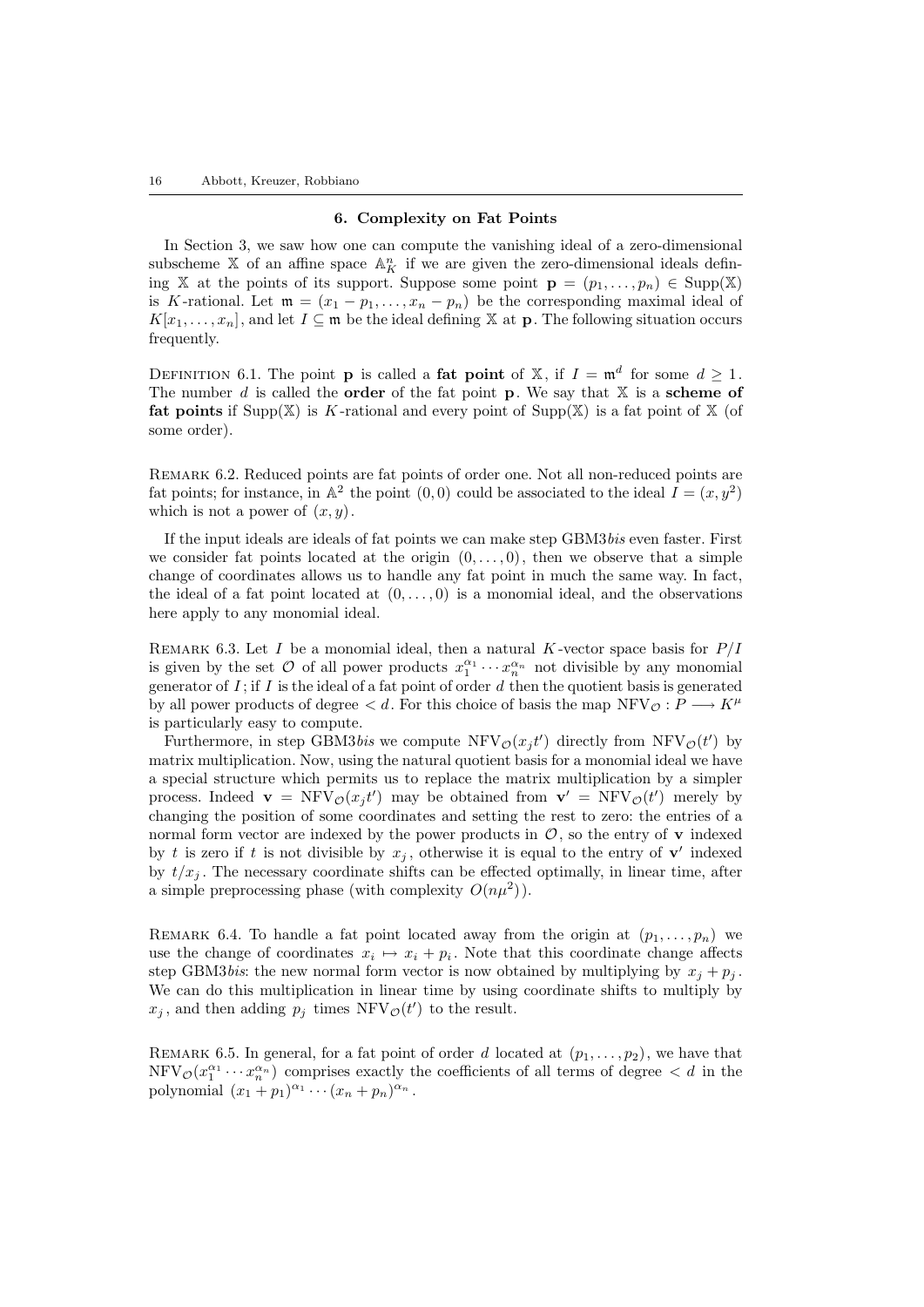The normal form vector map described in Remark 6.4 is sufficiently well specified that we are able to analyse the complexity of Algorithm MBM in the special case of ideals of fat points with disjoint support with integer coordinates. If all the points are in fact simple then we obtain the same expected complexity as the algorithm in Abbott et al. (2000).

We shall express the complexity in terms of the following parameters:

- $\mu$  the sum of the multiplicities of the input ideals;
- $n$  the number of variables (i.e. the dimension of the ambient affine space);
- $r$  the number of elements in the Gröbner basis;
- X a bound on the coordinates of the points supporting the ideals.

Note that since the fat points have disjoint support we know that the multiplicity of the intersection is equal to the sum of the multiplicities of the input ideals; in general, the sum is an upper bound.

Running Algorithm GBM over the finite field  $\mathbb{F}_p$  has the same complexity as the classical Buchberger-Möller algorithm: the only difference is the way in which each vector v is computed, but the cost of reducing each vector exceeds the cost of creating it. We recall from Abbott *et al.* (2000) that the complexity is  $O(\mu^2(r+\mu)(\log p)^2 + \mu^2 n^2)$  where the cost of an arithmetic operation in  $\mathbb{F}_p$  is  $O((\log p)^2)$ .

LEMMA 6.6. Let  $p_1, \ldots, p_n \in \mathbb{R}$  and  $\tau_1, \ldots, \tau_n \in \mathbb{N}$ . Put  $\tau = \tau_1 + \cdots + \tau_n$  and  $f =$  $\prod (x_i + p_i)^{\tau_i}$ . Then the coefficient in f of any term of degree d has magnitude bounded by  $B_d$  the coefficient of  $x^d$  in  $(x+B)^\tau$  for any  $B \ge \max\{|p_1|, \ldots, |p_n|\}$ . In particular, we have  $B_d \leq (B+1)^{\tau}$  whenever  $\tau > 0$ .

PROOF. Let t be any power product. Then the magnitude of the coefficient of t in f is clearly bounded by the coefficient of t in  $\prod_{i=1}^{n} (x_i + |p_i|)^{\tau_i}$ , and this in turn is clearly bounded by the coefficient of t in  $g = \prod_{i=1}^{n} (x_i + B)^{\tau_i}$ . For any degree d it is an elementary induction on n to show that the coefficient of  $x^d$  in  $(x+B)^\tau$  is the sum of all coefficients of terms of degree d in g. Finally, every coefficient in  $(x + B)^{\tau}$  is non-negative and the sum of these coefficients is  $(B+1)^{\tau}$ , and therefore obviously an upper bound.  $\square$ 

THEOREM 6.7. Let  $I_1, I_2, \ldots, I_s$  be ideals in  $\mathbb{Q}[x_1, \ldots, x_n]$  of fat points with disjoint support at points with integer coordinates bounded by X. Let the multiplicity of each  $I_j$ be  $\mu_j$ , and put  $\mu = \sum \mu_j$ . Supposing that the ideals are presented using the bases of Remark 6.4 then Algorithm MBM has expected bit complexity:

$$
O(\mu^5(r+\mu)\log^2(X+1)+\mu^2n^2).
$$

Furthermore, for "generic" fat points with the DegRevLex ordering, Algorithm MBM has bit complexity

$$
O(\mu^4 d(r+\mu) \log^2(X+1) + \mu^2 n^2)
$$

where d is such that  $\binom{n+d-1}{d} = r + \mu$ ; this is better than the general expected complexity by a factor of about  $\mu/d$ .

PROOF. Recall from the proof of Theorem 5.1 that a prime is bad if and only if it divides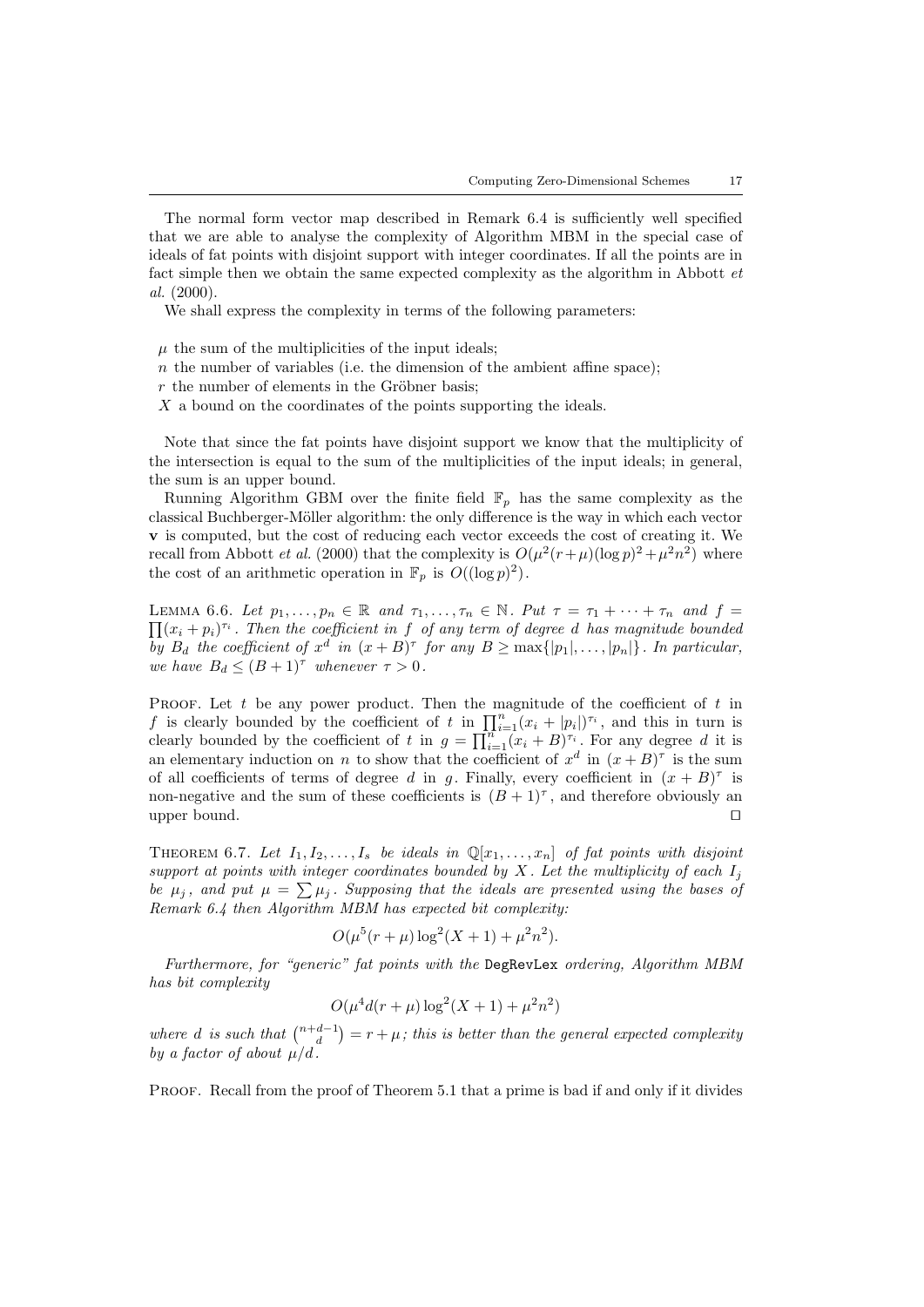a certain determinant whose value is independent of the choice of prime. Consequently, the probability of returning to step MBM1 at least n times is bounded above by  $2^{-n}$  (an upper bound for the probability that the determinant is divisible by each of the  $n$  primes chosen). Furthermore for a fixed input and a given prime  $p$  the cost of an iteration is in  $O(\log^2 p)$ . Thus provided the primes chosen do not vary wildly in size the expected cost is bounded by a constant times the cost of a single iteration. Our proof is completed by assuming the prime chosen in step MBM1 is good and then showing that each step of Algorithm MBM has cost not exceeding the complexity claimed above.

Steps MBM1 and MBM6 have negligible cost. The cost of the computation over  $\mathbb{F}_p$  in step MBM2 is also dominated by the claimed complexity provided  $\log p \leq \mu \sqrt{\mu} \log X$ , i.e. we must not pick huge primes.

We now estimate the cost of steps MBM3 and MBM4. We first estimate the cost of creating a single row of M (or R). Using the method of Remark 6.4 we do at most  $\mu$  multiplications between an integer of size  $O(\log X)$  and another of size at most  $O(\log(X^{\mu}))$ , giving a total cost of  $O(\mu^2 \log^2 X)$  per row. Altogether there are  $r + \mu$  rows, so their combined cost remains less than the claimed complexity.

Finally, we estimate the cost of solving the linear systems in step MBM5. We use Remark 6.5 to bound the size of the entries of the matrices  $M$  and  $R$  which are necessarily integer. The entries in M come from normal form vectors of power products of total degree not exceeding  $\mu - 1$ ; similarly for the entries in R except that the degree may be as high as  $\mu$ . We shall use Cramer's rule and Hadamard's bound on determinants to estimate the size of solutions to the linear system.

To use Hadamard's bound we need to calculate the Euclidean length of each row in M and in R. Consider a row corresponding to a power product t of degree  $\tau > 0$ . By Remark 6.5 and Lemma 6.6 the normal form vector of  $t$  with respect to any of the ideals I<sub>j</sub> contains entries of magnitude at most  $(X + 1)^{\tau}$ . Hence the Euclidean length of the entire row is at most  $(X + 1)^{\tau}\sqrt{\mu}$ . For a row in M we can take  $\tau = \mu - 1$ , and a for a row in R we take instead  $\tau = \mu$ .

By Cramer's rule every coordinate of any solution vector in the system solved in By Cramer's rule every coordinate of any solution vector in the system solved in step MBM5 has numerator bounded by  $\sqrt{\mu^{\mu}}(X+1)^{\mu^2-\mu} \in O((X+1)^{\mu^2})$ . Hence the system can be nominator bounded by  $\sqrt{\mu^{\mu}}(X+1)^{\mu^2-\mu} \in$ solved using Chinese Remaindering techniques in time  $O(\mu^5(r+\mu)\log^2(X+1))$  which is bounded by the claimed complexity.

In the generic case with the ordering DegRevLex we can take advantage of the fact that the highest degree power product appearing in the algorithm is typically far smaller than  $\mu$ . In fact, we need to go only as far as degree d where d is the smallest integer for which  $\binom{n+d}{d} \geq r + \mu$ . The reasoning above then allows us to reduce the complexity by a factor of  $d/\mu$ , except for the contribution  $\mu^2 n^2$  (arising from the generation of power products within the call to Algorithm GBM).  $\Box$ 

REMARK 6.8. The worst case complexity is  $\max(X^2, \mu^2)$  times the expected complexity, but is realised with exceedingly low probability. The product of the first  $k$  primes clearly exceeds k! whose logarithm lies in  $O(k \log k)$ . Hence there can be at most  $\max(X^2, \mu^2)$ bad primes.

Remark 6.9. A more general analysis is difficult to manage because of the freedom of choice of the representation of an ideal using a normal form vector map. However, the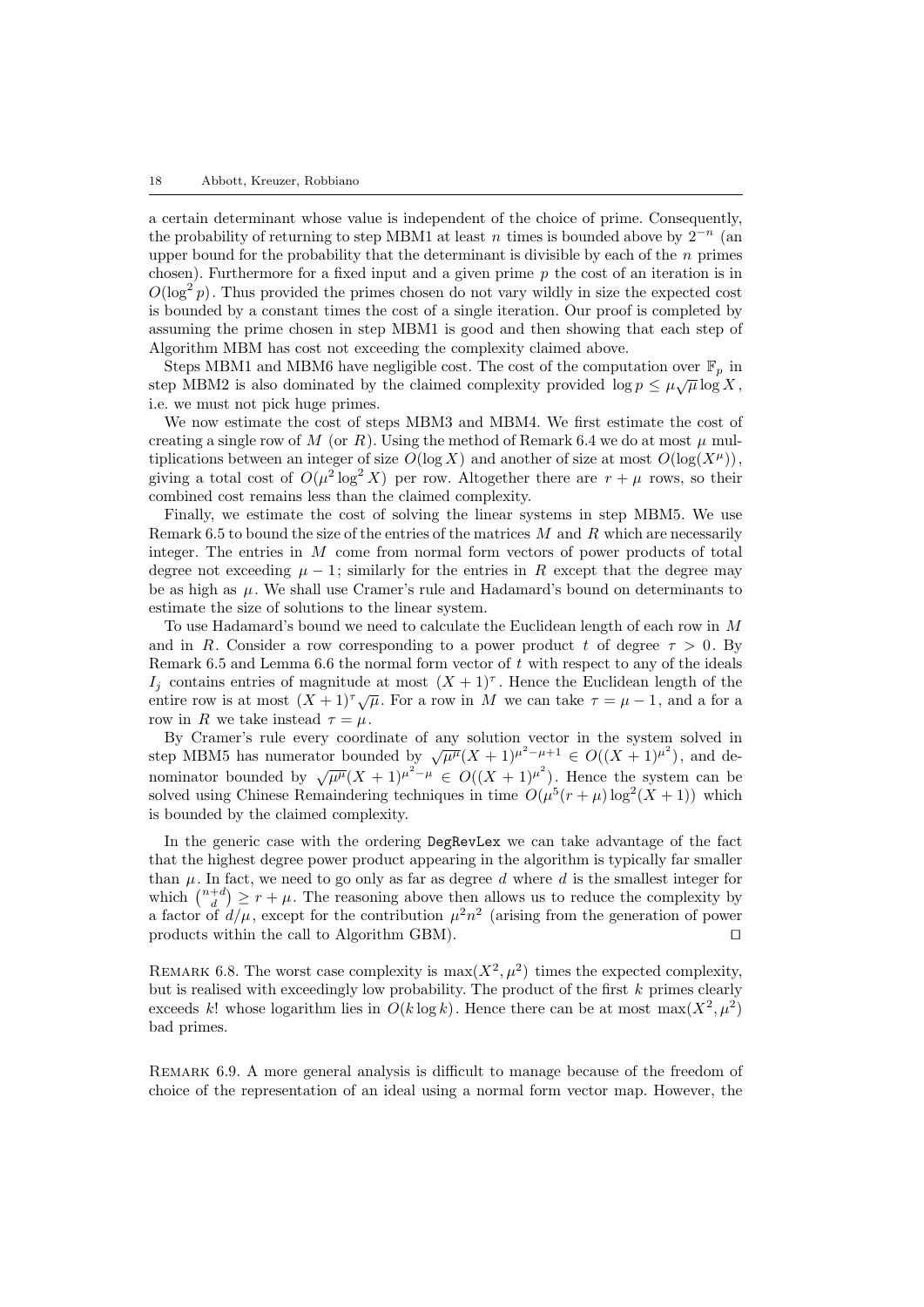formula of Theorem 6.7 still applies in the case where the ideals are given by integer vectors  $\mathbf{w}_i$  of bounded length, and multiplication matrices  $M_{ij}$  with integer entries and all of whose rows have 1-norm bounded by  $X + 1$ . This is because the crucial part of the proof is the estimation of the sizes of the entries in the matrices  $M$  and  $R$ , and we can easily obtain the same estimates in this case.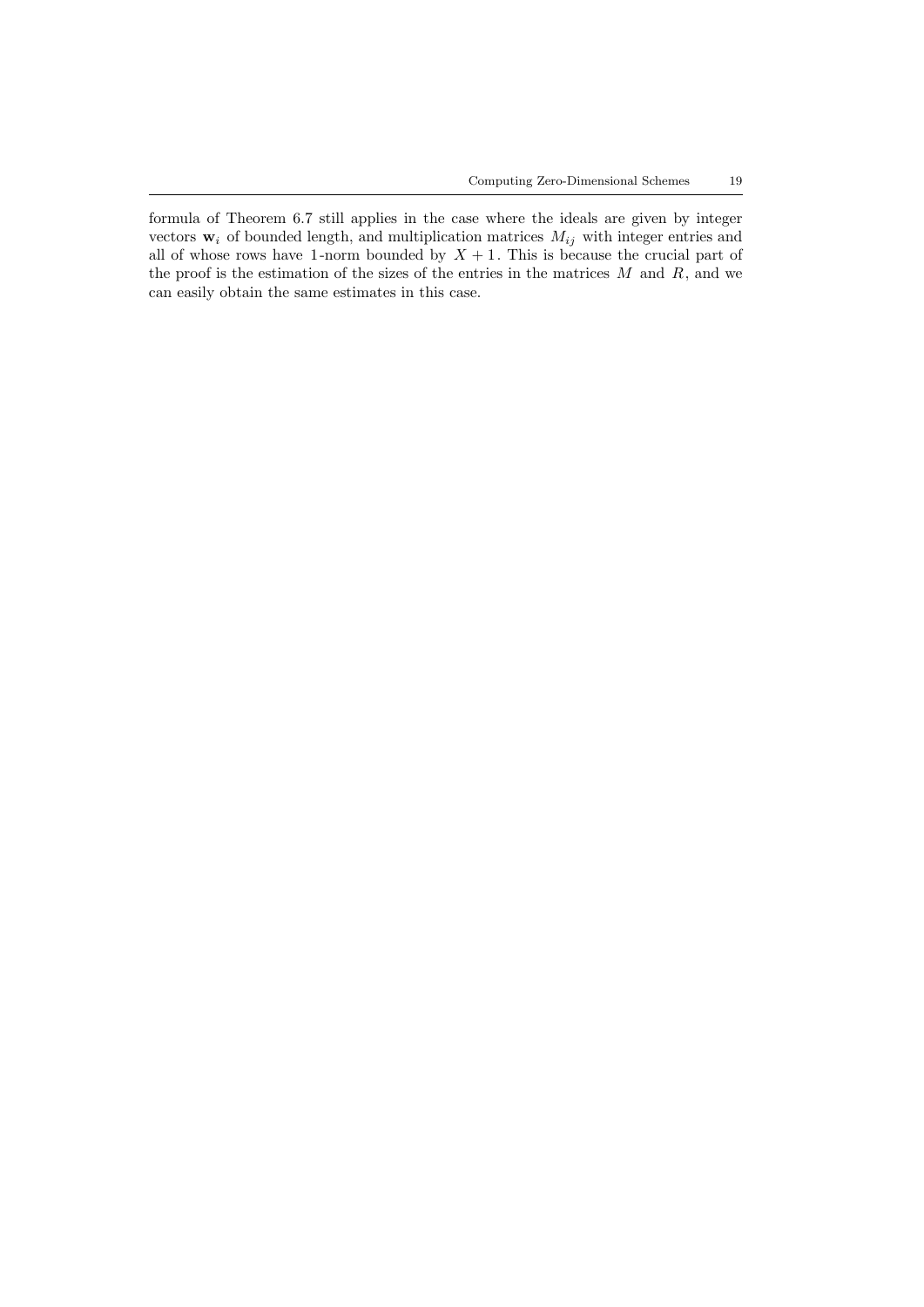#### 7. Implementation Issues and Timing

Here we comment briefly on the differences between the new algorithm MBM and the old algorithm M we gave in Abbott et al. (2000). Foremost, the new algorithm is more general than the old one since it can be applied to any intersection of zero-dimensional ideals. Another notable difference is that in the new algorithm the "lifting" of the modular result is implicit in the process of solving the linear systems in step MBM5 whereas the "lifting" was an integral part of the old algorithm. Furthermore, the new algorithm is able to benefit directly and immediately from any improvement to algorithms for solving linear systems; instead the old algorithm could benefit only if such improvements can be fitted into its scheme.

The following tables give the timings for computing the intersections of various random ideals of non-simple points. The times reported are in seconds and represent averages of ten cases run on a 433 MHz Digital Alpha with 192Mb RAM; the code was compiled with gcc  $-02$ . The timings reported in the tables below are a small selection; there are too many parameters to give comprehensive results. We have arbitrarily fixed the term ordering to be DegRevLex, the ambient spaces were chosen to be  $\mathbb{A}^3_0$  and  $\mathbb{P}^3_0$ , and the coordinates of the points are random integers between −99 and 99.

We do not give a table comparing the new implementation in the reduced case with that described in Abbott *et al.* (2000) since on all examples tried the times were virtually identical.

The table rows labelled "Order 2" give times for computing the intersection of ideals of fat points of order 2; those labelled "Order 3" give times for computing the intersection of ideals of fat points of order 3; and the row labelled "non-monomial" gives the times for computing the intersection of non-monomial zero-dimensional ideals of multiplicity 10 (the same multiplicity as for a fat point of order 3 ). The last column gives the size of the largest coefficient in the resulting Gröbner basis for the intersection of 15 ideals. In all cases the time spent constructing the multiplication matrices was excluded.

| $\log$ RevLex | $5$ pts          | $10$ pts          | $15$ pts | $15$ pts       |
|---------------|------------------|-------------------|----------|----------------|
| Order 2       | $0.1$ s          | $1.3 \mathrm{s}$  | 5.5 s    | 330 digits     |
| Order 3       | $1.4~\mathrm{s}$ | 28<br>$\mathbf s$ | 140<br>S | $1100$ digits  |
| non-monomial  | $3.4~\mathrm{s}$ | 43<br>S           | 210<br>c | 1250<br>digits |

The Affine Case

The Projective Case

| $ \text{DegRevLex} $ 5 pts |         | $10$ pts      | $15$ pts          | $15$ pts      |
|----------------------------|---------|---------------|-------------------|---------------|
| l Order 2                  | $0.6$ s | $4.2~{\rm s}$ | $15.3 \mathrm{s}$ | $500$ digits  |
| l Order 3                  | 3.9 s   | 68            | 340               | $1600$ digits |

In section 6 we observed that the ideal of a fat point is a monomial ideal under some change of coordinates. The non-monomial ideals used in these tests are ideals which cannot be obtained by applying a change of coordinates to a monomial ideal.